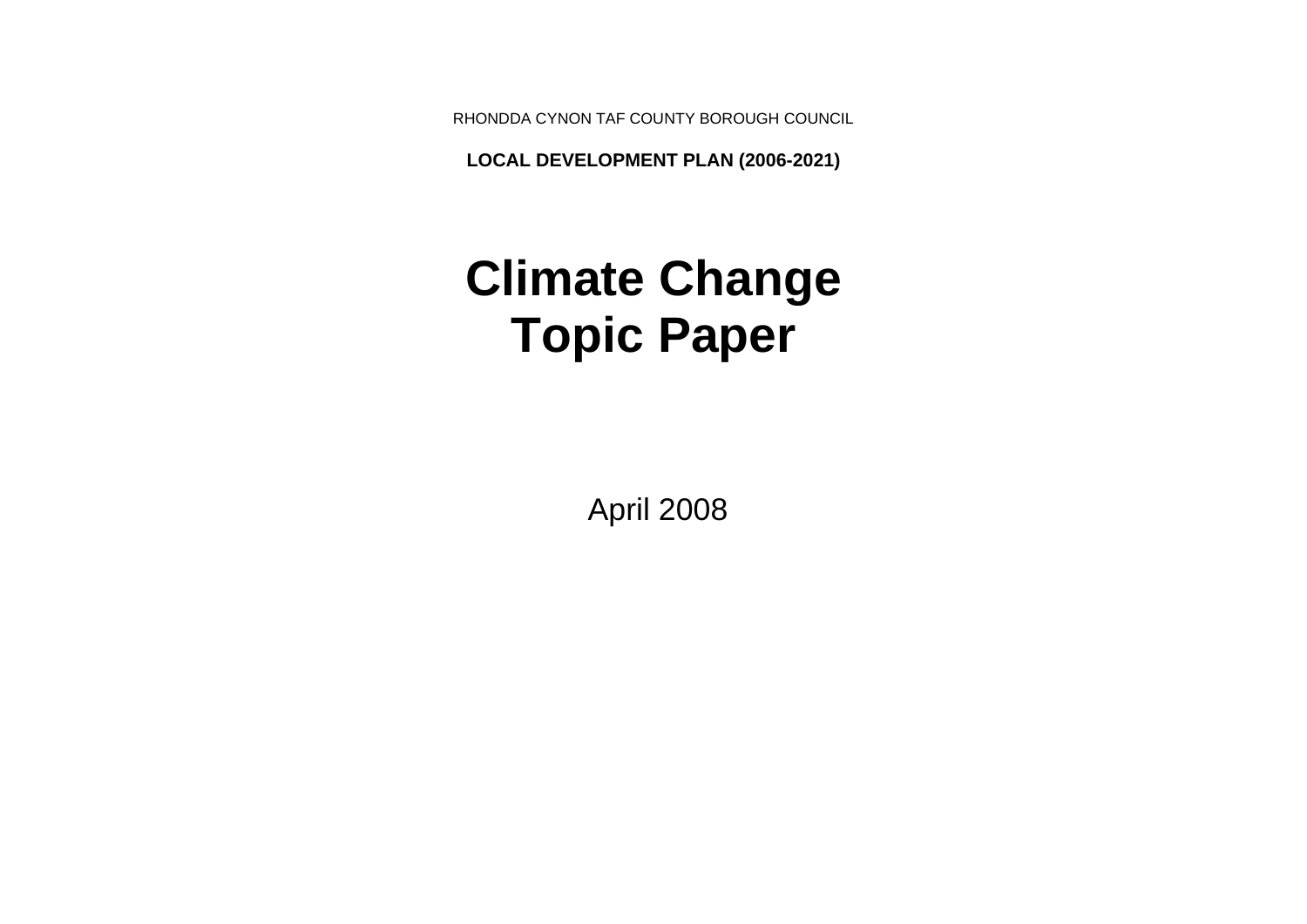# **Contents**

|                                     | Page |
|-------------------------------------|------|
| Introduction                        | 1    |
| <b>National Policy Context</b>      | 1    |
| <b>Local Policy Context</b>         | 13   |
| Key Issues in Rhondda Cynon Taf     | 15   |
| <b>Preferred Strategy</b>           | 16   |
| Draft Local Development Plan Policy | 18   |
| <b>Further Advice</b>               | 20   |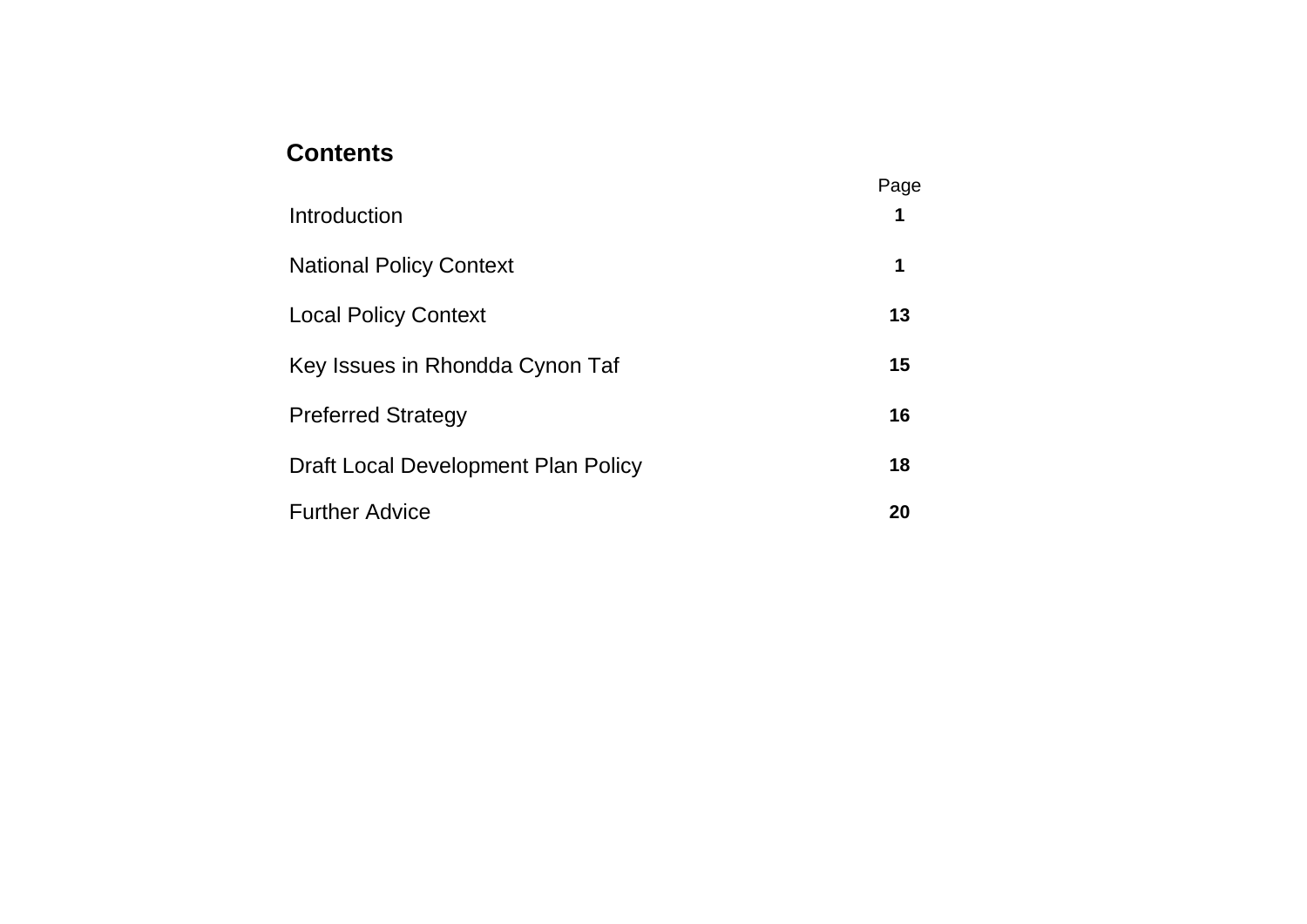#### **BACKGROUND**

In January 2007 the Council issued for public consultation the Local Development Plan: Preferred Strategy. The Strategy was the first stage of the new statutory local development plan (LDP).

The next stage in the plan making process is the production of a deposit draft LDP. In order to ensure the soundness of the emerging LDP and transparency in the plan making process, the Council has produced a series of topic papers.

The topic papers address the main area of policy to be considered in the LDP. **It should be stressed that these papers are a starting point for policy development, through the sustainability appraisal process and as the Council's evidence base develops, emerging LDP policy will evolve and be refined.**

#### **1. INTRODUCTION**

Climate change is an urgent and potentially catastrophic challenge of our time. Doing nothing is not an option. It is important to act now to prevent the worst. This means effecting a real change in the way we plan our communities. The planning system has a crucial role in preventing further damage through setting out ambitious but realistic targets for on-site renewable energy production and requiring development proposals to incorporate sustainable design and construction measures, which include energy consumption reduction measures.

The planning system must help in the process of balancing and integrating these targets in order to meet current needs whilst safeguarding those of the future.

The LDP will establish a robust and meaningful policy context for the protection of Rhondda Cynon Taf's climate. In doing so, the LDP will manage and seek to mitigate the effects of climate change.

In order to do this the topic paper will outline:

- **The policy context** for climate change, including a explanation of national, regional, and local policy;
- **Key issues in Rhondda Cynon Taf**, which relate specifically to climate change;
- **Preferred Strategy, policy in respect of climate** change, representations to the Strategy and proposed policy response, and
- **Praft LDP Policy, which provides a policy context for** climate change.

# **2. NATIONAL POLICY CONTEXT**

*People, Places, Futures – The Wales Spatial Plan (Adopted 2004)*

The Wales Spatial Plan provides a framework for the future spatial development of Wales. Rhondda Cynon Taf along with its neighbouring authorities of Cardiff, Bridgend, Merthyr Tydfil, Caerphilly and the Vale of Glamorgan have been identified as part of the South East – Capital Network Zone. The vision for the Capital Network is: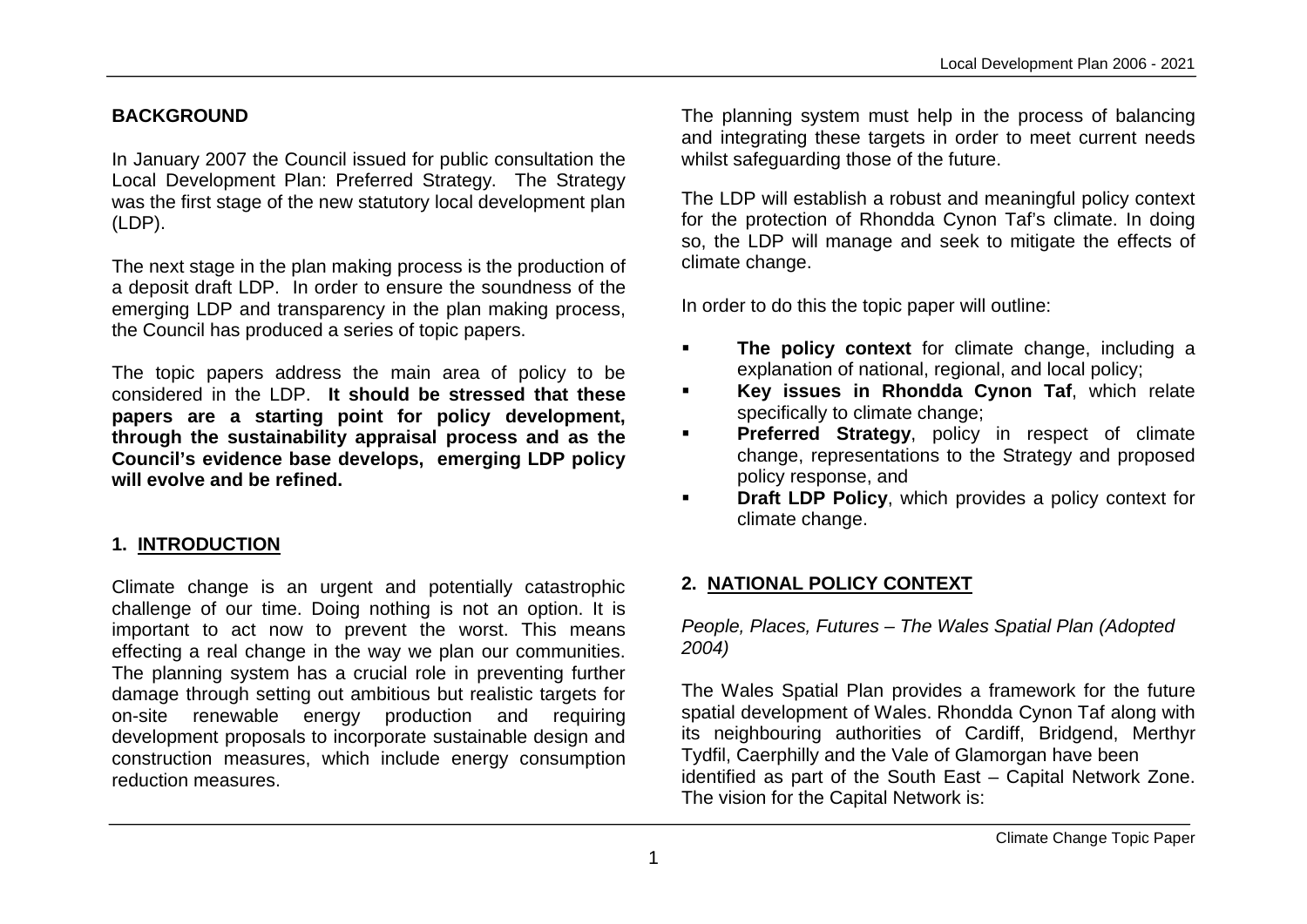"An innovative skilled area offering a high quality of life - international yet distinctively Welsh. It will compete internationally by increasing its global viability through stronger links between the Valleys and the coasts and the UK and Europe, helping spread prosperity within the area and benefiting other parts of Wales".

Whilst the Wales Spatial Plan may not provide a detailed framework for climate change in the South East Wales region, it does provide a number of clear propositions. These include the following:

- To reduce Wales' contribution to climate change by, for example, increasing its share of renewable energy in those areas best suited to provide it and by increasing energy efficiency in industry, housing and transport, as well as by protecting existing carbon sinks.
- To work now to help the environment, economy and society adapt to climate change's potential impacts, including flood risk.
- That the Welsh Assembly Government will review the action that it can take to mitigate Wales contribution to global warming and to help Wales adapt to climate change.
- That development should be avoided in areas vulnerable to future flooding in the light of estimates of the impact of climate change following the advice in Technical Advice Note (TAN) 15 Development and Flood Risk.

*Turning Heads – A Strategy for the Heads of the Valleys 2020 (June 2006)*

Turning Heads – A Strategy for the Heads of the Valleys 2020, outlines the strategy for regenerating the northern Valley areas of South East Wales. The strategy area in Rhondda Cynon Taf area includes Treorchy, Treherbert, Ferndale, Mountain Ash and Aberdare.

The objectives of the programme reflect those of the Wales Spatial Plan in seeking to ensure:

- An attractive and well used natural, historic and built environment;
- A vibrant economic landscape offering new opportunities;
- A well educated, skilled and healthier population;
- An appealing and coherent tourism and leisure experience, and
- **Public confidence in a shared bright future.**

With regards to climate change, a core principal that underpins the work carried out by the Strategy for the Heads of the Valley is Sustainable Development. This core principal states that:

> "A joined-up approach to economic, environmental and social improvement will take into account the potential future impacts of climate change, and embedding the principles contained within the Welsh Assembly Government's 'Creating Sustainable Places'".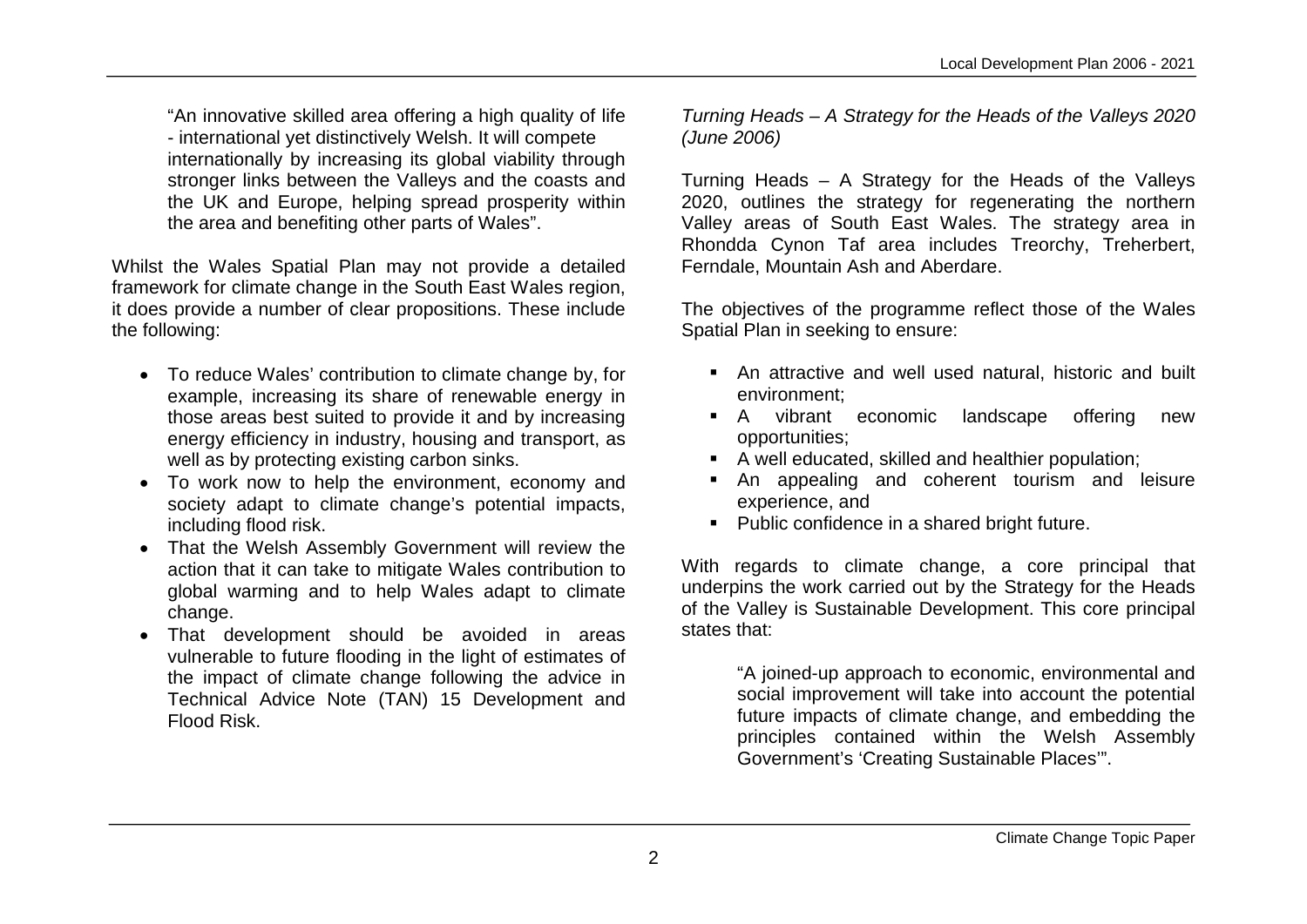#### *Draft Ministerial Interim Planning Policy Statement (MIPPS) on Climate Change (December 2006)*

Welsh Assembly Government climate change policy is embodied in the Draft MIPPS on Climate Change; MIPPS on Renewable Energy (2005); MIPPS on Housing (2006); MIPPS on Good Design (2008). Unlike other amendments to Planning Policy Wales (PPW) (March 2002), the cross cutting nature of the climate change topic requires that the Draft MIPPS on climate change range over a number of sections in PPW. Furthermore, it also involves minor amendments to previously issued MIPPS on Housing and Renewable Energy.

Climate change policies listed in the MIPPS on Renewable Energy, Housing, and Good Design, which have not been amended by the Draft MIPPS on Climate Change, will be outlined under separate headings in this paper. Supplementary quidance in relation to climate change is contained in TANs 8, 15 and 18, which are also outlined under separate headings in this paper.

The Welsh Assembly Government's objectives for climate change are to:

- Contribute locally to global sustainability and address the causes and potential impacts of climate change by ensuring that development maximises the opportunity to reduce energy and water use;
- Ensure the causes and impacts of climate change are taken into account in the location of development allocations and design and siting of proposals;
- Minimise the risks posed by, or to, development on, or adjacent to, unstable or contaminated land and land

liable to flooding. This includes managing and seeking to mitigate the effects of climate change by building resilience into the design and location of development and the natural and built environment by anticipating increased temperatures, water constraints and flood risks;

- Minimise the use of non-renewable resources, and where it is judged necessary to use them, maximise efficiencies in their use, by requiring where appropriate, the use of recycled materials, renewable materials, or materials which have the lowest embodied energy. The use of renewable resources and of sustainably produced materials from local sources should be encouraged and recycling and reuse levels arising from demolition and construction maximised and waste minimised;
- Ensure every opportunity is taken to use energy efficient, low carbon supply measures to meet demand. Major development is expected to incorporate decentralised heating, combined heat and power (CHP) networks, preferably powered by renewable energy sources, to connect to existing CHP or communal/district heating networks.
- Ensure every opportunity is taken to maximise the provision of renewable energy generation from microgeneration equipment in new and existing development, including allowing for future inclusion as part of the design of buildings where it is not being incorporated;
- Ensure that vulnerability to severe weather events is minimised and infrastructure is adequate to cope with increasing risk of storm surges, drought and flooding; and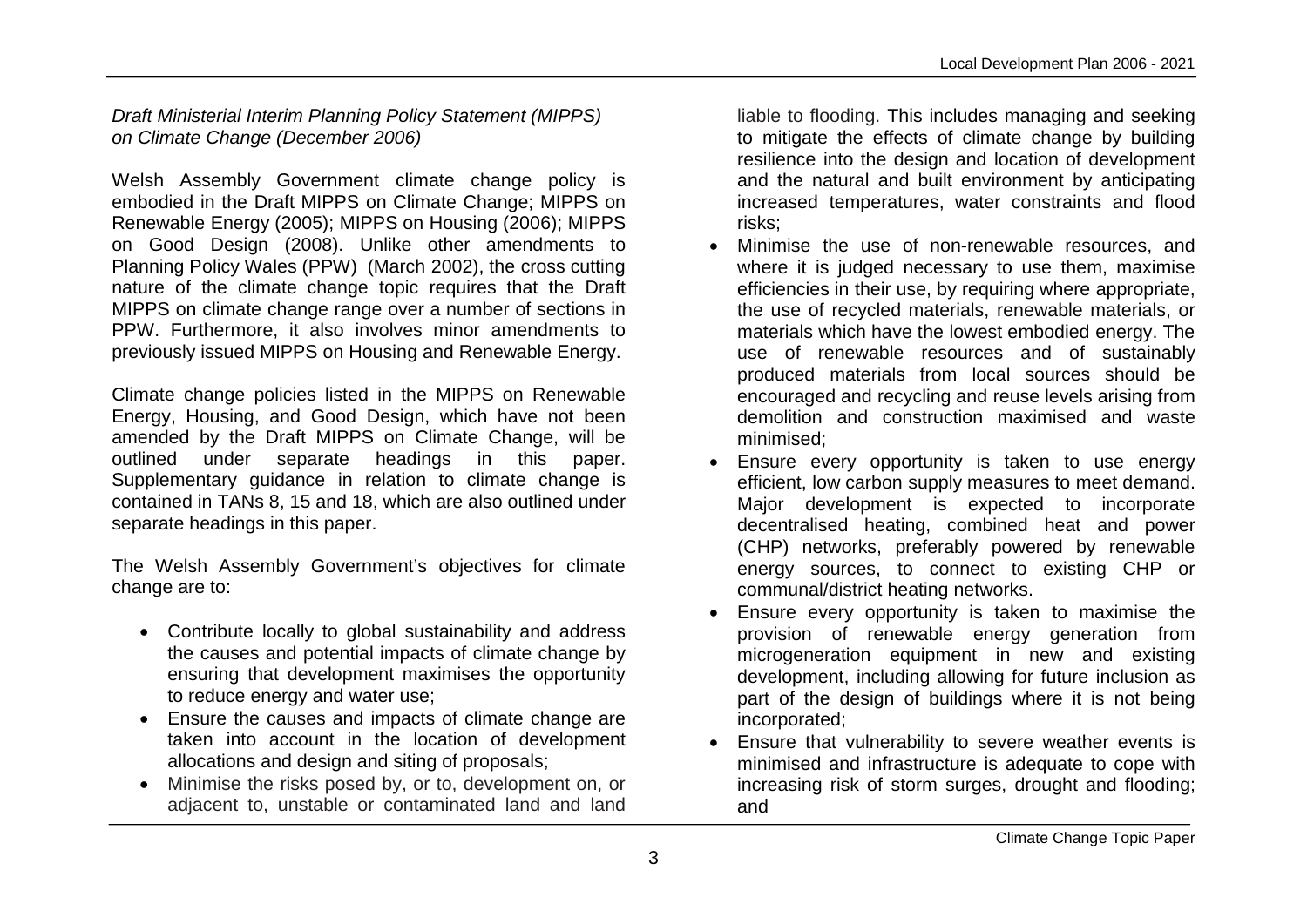• Through the design process ensure that development contributes to tackling the causes of climate change by reducing greenhouse gas emissions.

In order to achieve this the Welsh Assembly Government will seek to ensure that:

- The planning of new development is linked to the availability of water and energy resources and environmentally sound ways of managing demand and environmental risks.
- Buildings are designed to minimise energy demand and be constructed in ways that are resource efficient. Also important is to ensure efficiency in water use and to manage the discharge and drainage of water and waste.
- The design of the space around buildings, including landscaping, should take account of the human need for protection from the sun and the elements and the ecological needs of flora and fauna in a changing climate, including ways in which habitat connectivity can be maintained.
- Development is well serviced by existing infrastructure;
- Development encourages opportunities for commercial and residential uses to derive environmental benefit from co-location.
- Local planning authorities include within development plans a policy requiring major developments to reduce their predicted CO2 emissions by a minimum of 10% (from the current baseline required by building regulations) through improvements to the energy performance of buildings, efficient supply of heat,

cooling and power and/or on site renewable energy. The scale of development for the application of the policy and the percentage reduction selected will need to be determined locally, based on sound evidence and the need for planning policy to interact effectively with developing building control requirements.

Climate change presents not only risks to people, property, infrastructure and resources but also new opportunities. The planning system has a significant role to play in the delivery of new and more effective forms of energy provision and other adaptation measures. Failure to plan for uncertainty and accommodate future adaptation, or constrain or reduce effectiveness of future adaptations, will impact adversely on communities, through damage to property, infrastructure and the economy.

#### *Ministerial Interim Planning Policy Statement 01/2005: Renewable Energy (June 2005)*

The MIPPS for Renewable Energy offers amendments to sections 12.8 to 12.10 (Sustainable Energy, Development Plans and sustainable energy, Development control and sustainable energy) of PPW, using existing paragraph headings and numbers.

The Welsh Assembly Government's objectives for climate change are:

 To provide an appropriate mix of secure energy provision for Wales, whilst minimising the impact on the environment.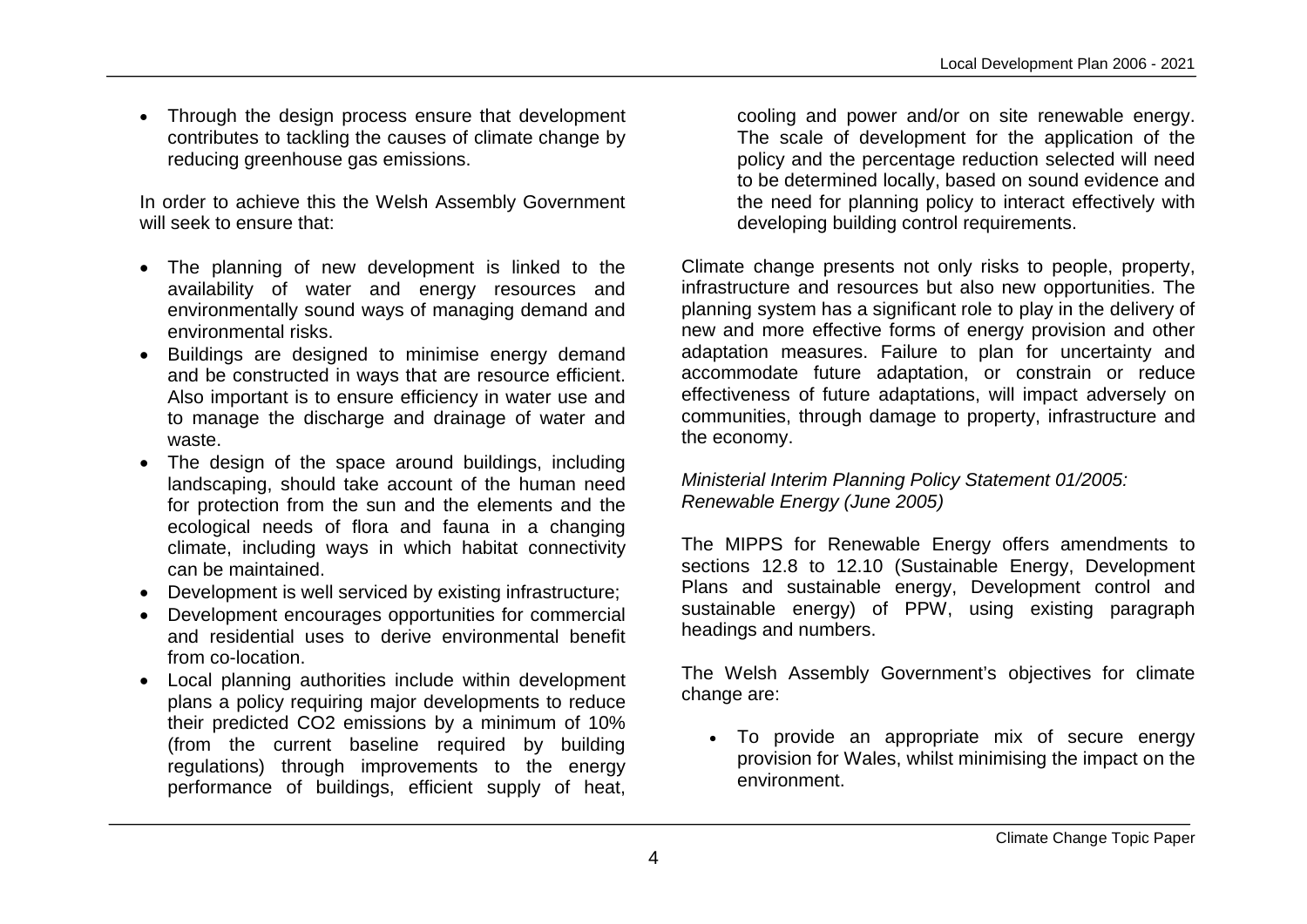In order to achieve this the Welsh Assembly Government will seek to ensure that:

• Renewable energy production is strengthened through a greater focus on energy efficiency and conservation.

*Ministerial Interim Planning Policy Statement 01/2006: Housing (June 2006)*

The MIPPS for Housing revises Chapter 9 of PPW.

The Welsh Assembly Government's objectives for climate change are to provide:

• Homes that are in sustainable communities:

In order to achieve this the Welsh Assembly Government will seek to ensure that:

• New housing and residential environments are well designed and environmentally sound (especially energy efficient).

*Ministerial Interim Planning Policy Statement 01/2008: Planning for Good Design (January 2008)*

The MIPPS for Planning for Good Design provides a revised section 2.9 (Promoting sustainability through good design) of PPW.

The Welsh Assembly Government's objectives for climate change are to provide:

• Through the design process, development that contributes to tackling the causes of climate change (by reducing greenhouse gas emissions) and effective adaptation to climate change impacts.

In order to achieve this the Welsh Assembly Government will seek to ensure:

• An integrated and flexible approach to design, including such things as location, density, layout and built form, which be an appropriate way of contributing to climate responsive development.

#### *Planning Policy Wales (March 2002)*

Welsh Assembly Government climate change policy is embodied in the PPW guidance. Although a large proportion of the relevant climate change policies of PPW have been redrafted in the form of the draft MIPPS on Climate Change, some policies remain on sustainable development, which are related to climate change. The PPW Companion Guide (2006) relates the guidance to the LDP system, identifying clear statements of national policy that should only be repeated in where local circumstance require.

The Welsh Assembly Government's specific objective for the climate change and sustainable development agenda is to follow the UK Government's energy policy to ensure a secure, diverse and sustainable supply of energy at competitive prices consistent with wider economic policies, the promotion of energy efficiency and health and safety and the full and proper protection of the local and global environment. This includes increasing the UK contribution of electricity supplied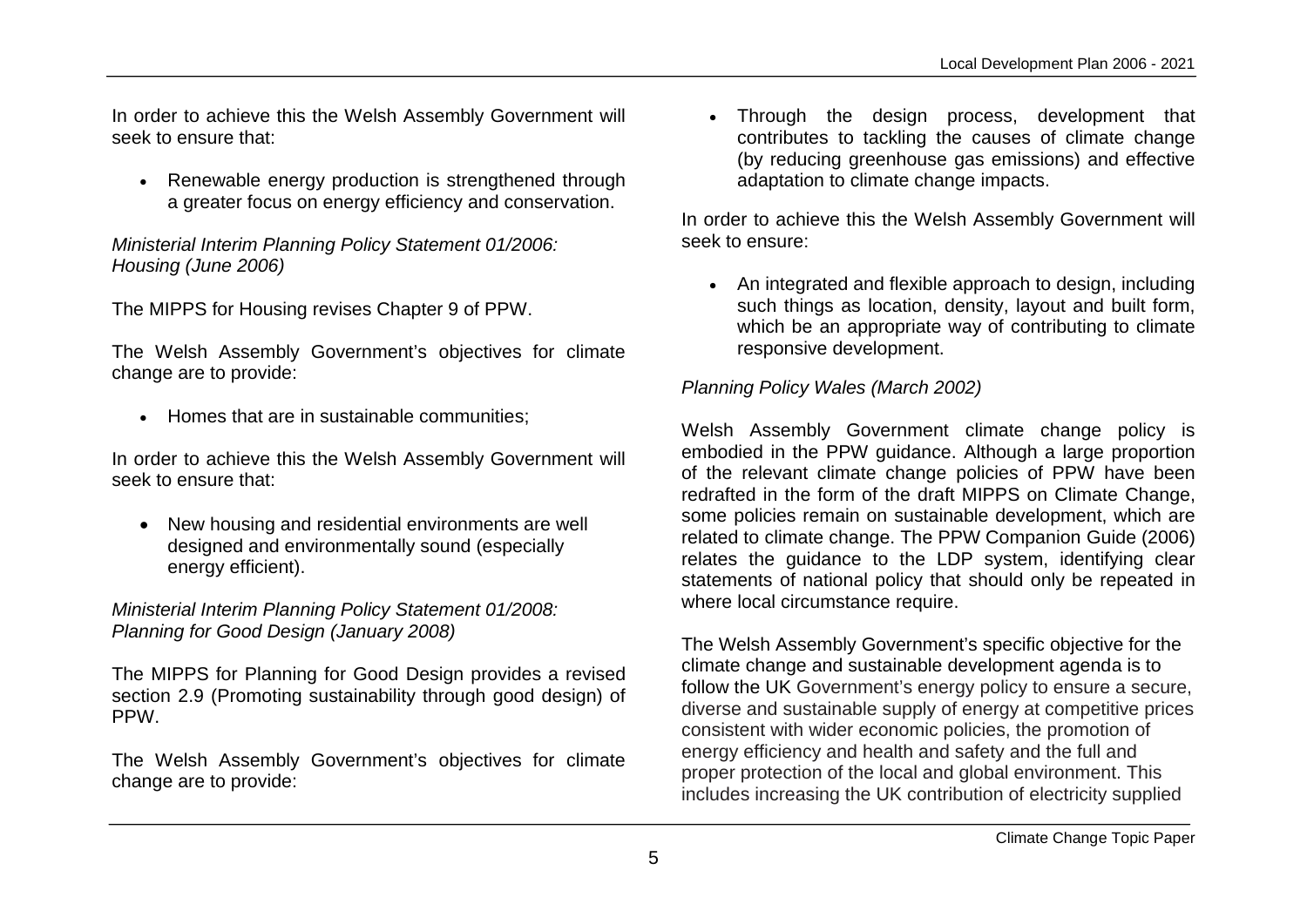from renewable energy sources to 5% by the end of 2003, rising to 10% by 2010.

The Welsh Assembly Government's broad objectives for the climate change and sustainable development agenda are to:

- Locate developments so as to minimise the demand for travel, especially by private car;
- Encourage opportunities to reduce waste and all forms of pollution and promote good environmental management and best environmental practice;
- Promote a greener economy and social enterprises;
- Promote sustainable patterns of development, identifying previously developed land and buildings, and indicating locations for higher density development at hubs and interchanges and close to route corridors where accessibility on foot and by bicycle and public transport is good;
- Promote a broad balance between housing and employment opportunities to minimise the need for long distance commuting;
- Promote the generation and use of energy from renewable sources and energy efficiency, especially as a means of reducing the effects of climate change.

In order to achieve this the Welsh Assembly Government will seek to ensure that:

- Wherever possible travel intensive developments should be located at major public transport nodes or interchanges;
- Higher density development, including residential development should be encouraged, near public

transport nodes, or near corridors well served by public transport (or with the potential to be so served);

 Diversification in the local economy and development which respects the environment should be encouraged.

*Technical Advice Note (TAN) 8: Planning for Renewable Energy (July 2005)*

TAN 8 provides advice on the land use planning considerations of renewable energy. It also advises that Local Development Plans should promote high standards of energy efficiency, energy conservation and the use of renewable energy as a part of the national and international response to climate change, which should be reflected in the strategy of development plans.

*Technical Advice Note 15: Development and Flood Risk (July 2004)*

TAN 15 provides advice on development and flood risk, and provides a framework within which risks arising from both river and coastal flooding, and from additional run-off from development in any location can be assessed.

TAN 15 suggests the incidence and extent of both river and coastal flooding is expected to increase with time as a consequence of climate change. Therefore, new development must be planned sensitively, with climate change in mind. TAN 15 directs planning authorities and developers to the UK Climate Impacts Programme (UKCIP), which comprises the latest information with regard to climate change.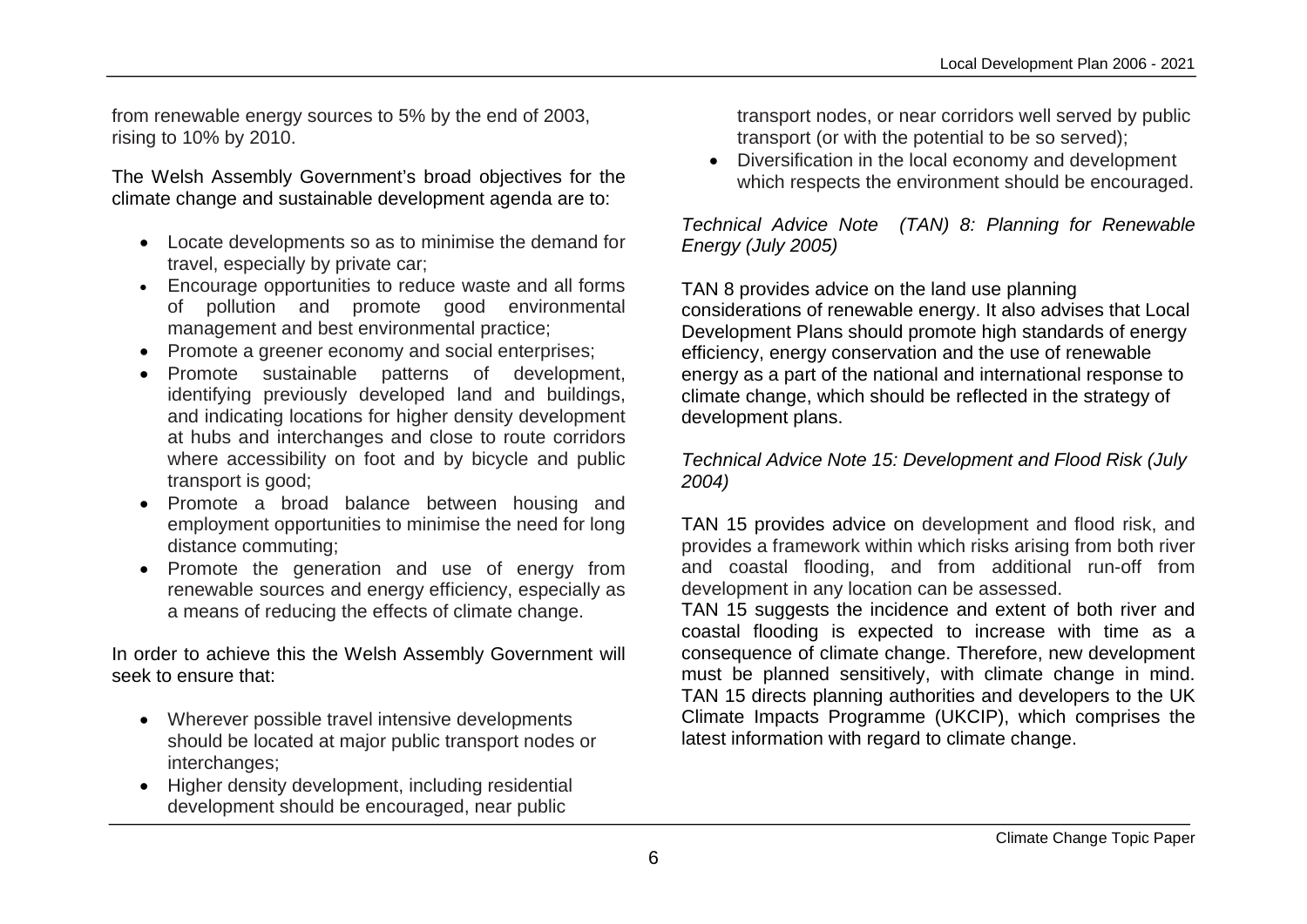*Technical Advice Note 18: Transport (March 2007)*

TAN 18 provides advice on how a sustainable transport system is a requirement for a modern, prosperous and inclusive society, and that road traffic growth is a cause of increased local air pollution and green house gas emissions which contribute to global warming and climate change.

It also outlines the methods by which the Welsh Assembly Government will meet its sustainable development policy objectives.

#### *South East Wales Regional Waste Group Consultation Draft Regional Waste Plan 1st Review (October 2007)*

The Consultation Draft of the South East Wales Regional Waste Plan  $(RWP)$  1<sup>st</sup> Review is a non-statutory plan prepared through a voluntary joint arrangement of 11 Local Planning Authorities with the assistance of other key stakeholders.

It provides a land-use planning framework for the sustainable management of wastes and recovery of resources in South East Wales. Its aims are:

- A. To minimise adverse impacts on the environment and human health.
- B. To minimise adverse social and economic impacts and maximise social and economic opportunities.
- C. To meet the needs of communities and businesses.
- D. To accord with the legislative requirements, targets, principles and policies set by the European and national legislation and policy framework.

In order to meet these aims, objectives have been set for the RWP 1st Review. These have been guided by the European and National policy context and informed by the SEA / SA process. With regard to climate change, an environmental and health objective (Aim A) is to:

• Adapt to the effects of climate change

The RWP 1st Review identifies four options to deal with waste, all of which mitigate climate change. They are as follows:

- **Option 1:** (a Landfill-led strategy for residual waste) The strategy plans for a small number of facilities to help to recover energy from some of the residual waste remaining after 50% recycling and composting. This will help mitigate climate change.
- **Option 2:** (an EfW-led strategy for residual waste) The strategy plans for a larger number of facilities, compared to Option 1, to help to recover energy from the majority of the residual waste remaining after front end recycling and composting. This will help significantly mitigate climate change effects arising from activity in Wales.
- **Option 3:** (an MBT / BMT-led strategy for residual waste)

The strategy plans for a large number of MBT / BMT facilities with associated thermal treatment facilities to help further recycle and recover energy from the majority the residual waste remaining after front end recycling and composting. This will help to considerably mitigate climate change effects arising from activity in Wales.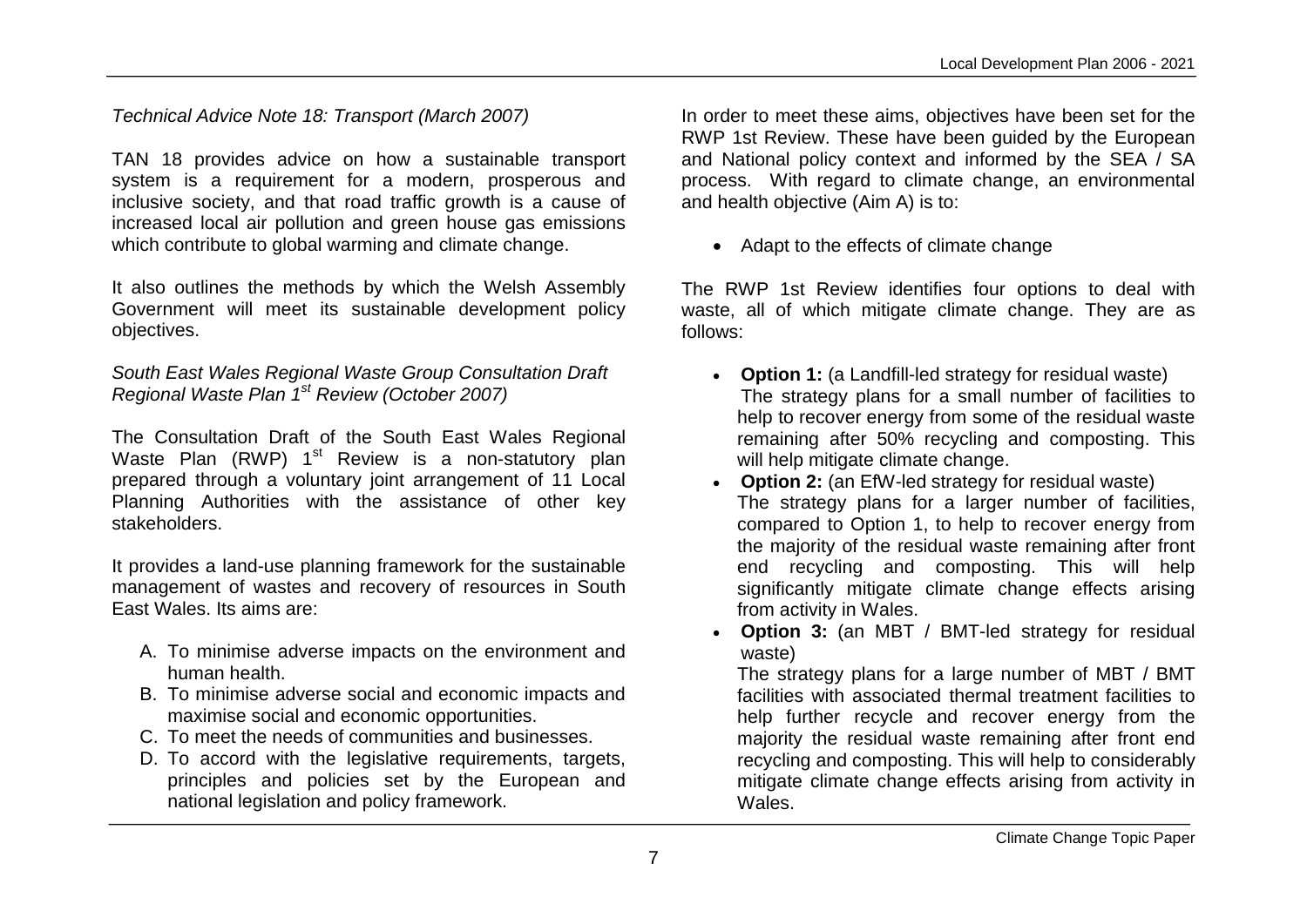**Option 4:** (an Autoclave-led strategy for residual waste).

The strategy plans for a large number of Autoclave facilities with associated thermal treatment facilities to help further recycle and recover energy from the majority of the residual waste remaining after front end recycling and composting. This will help mitigate climate change effects arising from activity in Wales.

# *Renewable Energy Route Map for Wales (2008)*

The Renewable Energy Route Map for Wales sets out proposals for moving Wales towards self-sufficiency in renewable electricity in a generation, whilst at the same time driving forcefully towards much more energy efficiency and extensive heating requirements being supplied from renewable sources.

Stated within the Renewable Energy Route Map for Wales is the Welsh Assembly Government's commitment to ensure that by 2011 all new buildings in Wales will be built to zero carbon standards. In addition, the Welsh Assembly Government wants to achieve a 20 per cent reduction in CO2 emissions below 1990 levels by 2010 and a 60 per cent reduction by 2050. Furthermore, the Welsh Assembly Government has a commitment to achieve an annual 3% reduction in greenhouse gas emissions from 2011 onwards.

*One Wales: A progressive agenda for the government of Wales (June 2007)*

The One Wales agenda outlines the programme for the government of Wales over a four-year term. One major

programme for government over the four-year term involves tackling climate change.

The Welsh Assembly Government's aims for tackling climate change include to:

- Establish a Climate Change Commission for Wales which will include members from all four political parties, businesses, local government and voluntary sector groups. The Commission will assist with the development of new policies and the creation of consensus on climate change. It will work in partnership with Wales' representative on the UK Sustainable Development Commission.
- Achieve annual carbon reduction-equivalent emissions reductions of 3% per year by 2011 in areas of devolved competence. Specific sectoral targets will be set out in relation to residential, public and transport areas. The Assembly Government will work with the heavy industry/power generation industries to reduce emissions in those sectors.
- Commit to targets on the carbon neutrality of public buildings;
- Provide support for indigenous woodlands, including a tree for all new babies and adopted children, helping to create a Welsh National Forest of native trees to act as a carbon sink;
- Draw up an Energy Strategy, which will be integrated with a planning framework, to include actions on energy efficiency, microgeneration, eco roofs, diversified renewable energy generation and biomass; and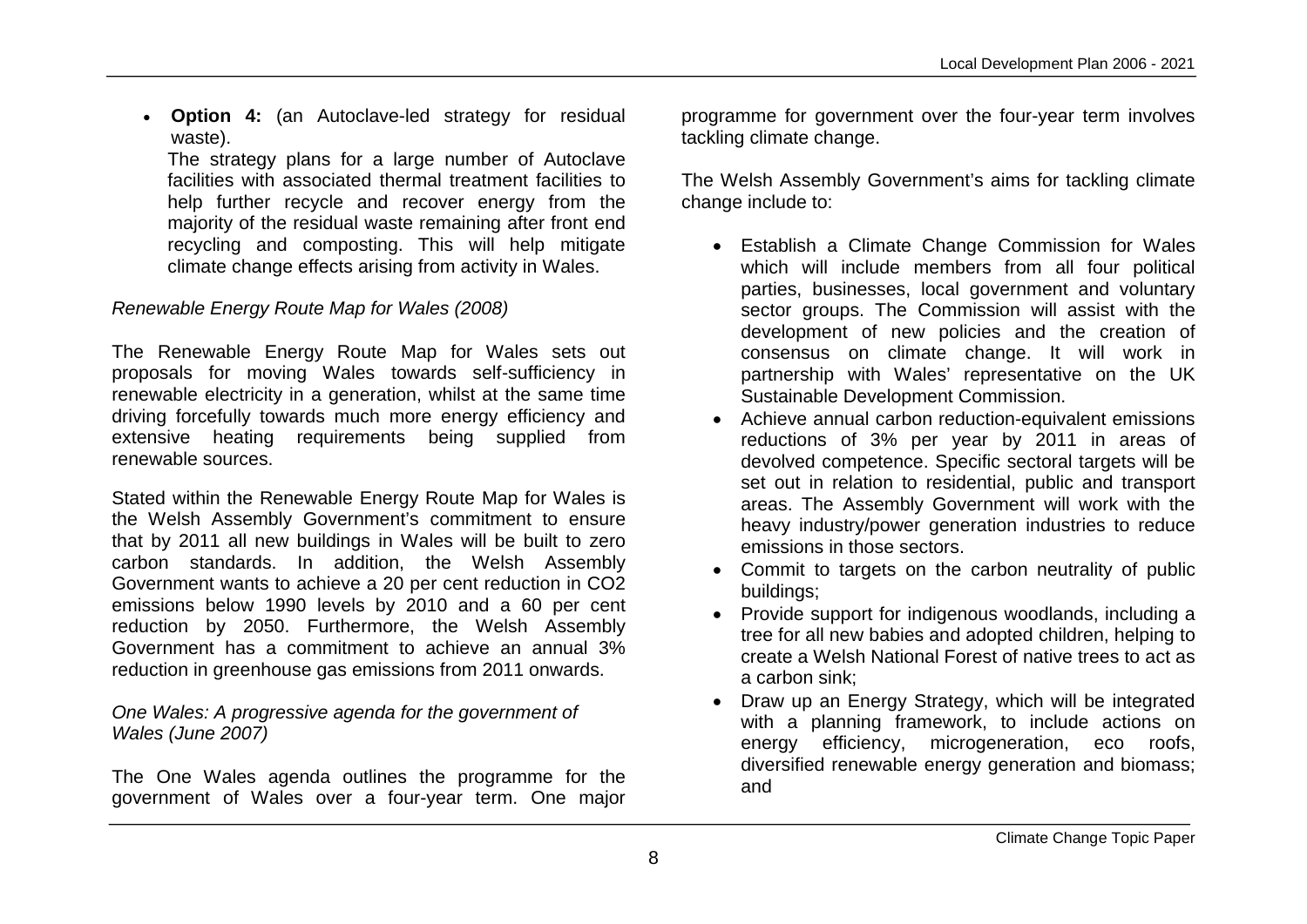• Improve targets for recycling with legislation and support for better and more coordinated waste management.

*Meeting the Energy Challenge: A White Paper on Energy (HM Government: Department of Trade and Industry) (May 2007)*

The White Paper sets out a framework for action to enable the UK Government and the Devolved Administrations to make real progress now toward tackling climate change and ensuring secure and affordable energy supplies.

The White Paper sets out the UK Government's international and domestic energy strategy to respond to these changing circumstances along with its policy goals.

The key elements of the strategy are to:

 **Establish an international framework to tackle climate change** 

> This should include a shared vision for stabilising the concentration of greenhouse gases in the atmosphere. We also want a strengthened EU Emissions Trading Scheme to deliver a market price for carbon and to be the basis for a global carbon market. This will enable carbon emissions to be reduced in the most costeffective way.

 **Provide legally binding carbon targets for the whole UK economy, progressively reducing emissions** 

The draft Climate Change Bill creates a new legal framework for the UK achieving, through domestic and international action, at least a 60% reduction in carbon dioxide emissions by 2050, and a 26-32% reduction by 2020, against a 1990 baseline. The UK Government will be required to set five-year carbon budgets, placing binding limits on aggregate carbon dioxide emissions. There is provision in the draft Bill for the targets to be amended in light of significant developments in climate science or in international law or policy.

 **Make further progress in achieving fully competitive and transparent international markets**  This will enable companies to get fair access to the energy resources we need. Effective markets will ensure that the world's finite resources are used in the most efficient way and ensure that we make the transition to a low carbon economy at least cost. Further liberalisation of EU energy markets is an important part of this.

 **Encourage more energy saving through better information, incentives and regulation** 

By removing barriers to the take up of cost-effective energy efficiency measures, all of business, individuals, the public sector, and us can take steps to reduce emissions and our energy dependence. We are also working in the EU and G8 to promote energy efficiency internationally.

 **Provide more support for low carbon technologies** The UK Government needs to bring about a step change in global investment to bring forward low carbon technologies. The private sector on its own may not invest adequately in research, development, demonstration and deployment of these technologies. This White Paper describes how public / private sector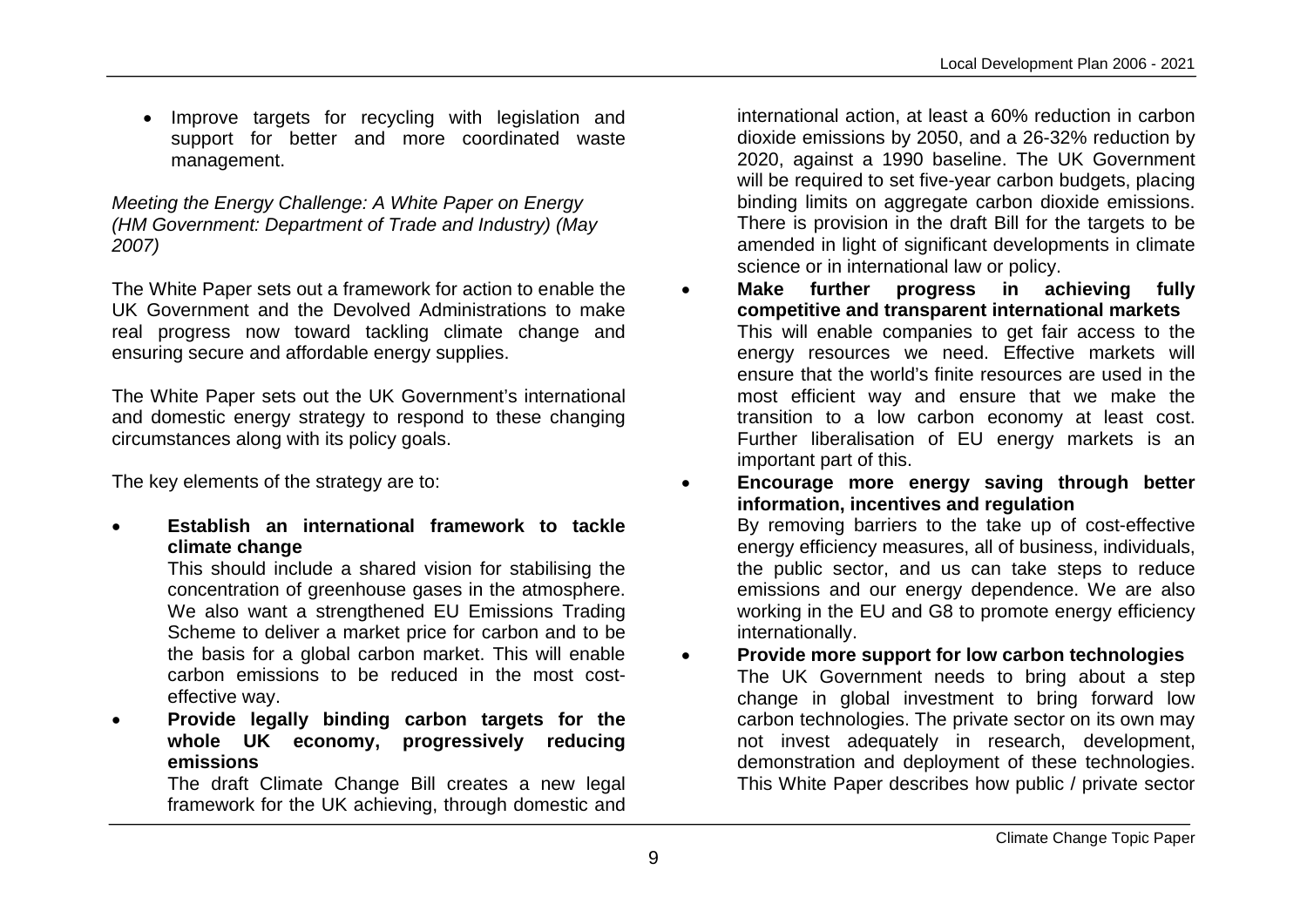collaboration and increased international collaboration can address this problem.

 **Ensure the right conditions for investment**  The UK Government needs a clear and stable regulatory regime, including for valuing carbon, to reduce uncertainty for business and help to ensure sufficient, timely investment. The UK Government needs to improve our planning system and to provide better information and analysis of long-term energy market trends to inform energy purchasing and investment decisions.

The UK Government's policy goals for energy are:

- To put themselves on a path to cutting the UK's carbon dioxide emissions - the main contributor to global warming - by some 60% by about 2050, with real progress by 2020;
- To maintain the reliability of energy supplies;
- To promote competitive markets in the UK and beyond, helping to raise the rate of sustainable economic growth and to improve our productivity; and
- To ensure that every home is adequately and affordably heated.

#### *Environment Strategy for Wales (2006)*

The Environment Strategy for Wales outlines the Welsh Assembly Government's long-term strategy for the environment of Wales, setting out the strategic direction for the next 20 years.

The purpose of the Strategy is to provide the framework within which to achieve an environment which is clean, healthy, biologically diverse and valued by the people of Wales. The Welsh Assembly Government wants to see the Welsh environment thriving and contributing to the economic and social wellbeing and health of all of the people of Wales.

The Vision for the environment of Wales, as set out by the Strategy, includes to:

 Minimise greenhouse gas emissions and adapt to the impacts of climate change.

To achieve the Vision, the Strategy highlights the Welsh Assembly Government's commitment to:

- The Kyoto target of a 12.5 per cent reduction in the emissions of greenhouse gases by 2008-2012.
- The UK Government goals of a 20 per cent reduction in CO2 emissions below 1990 levels by 2010 and a 60 per cent reduction by 2050, with real progress by 2020.
- A target of a 20 per cent cut in greenhouse gas emissions by 2020 on a 2000 baseline of 46.114 mega tonnes of carbon dioxide.
- Focusing action on sectors where it can exert influence such as reducing transport demand and developing alternative fuels; public and social sector procurement, construction and estate management; promoting energy efficiency, renewable and low carbon energy generation; and land management practices that preserve soil carbon.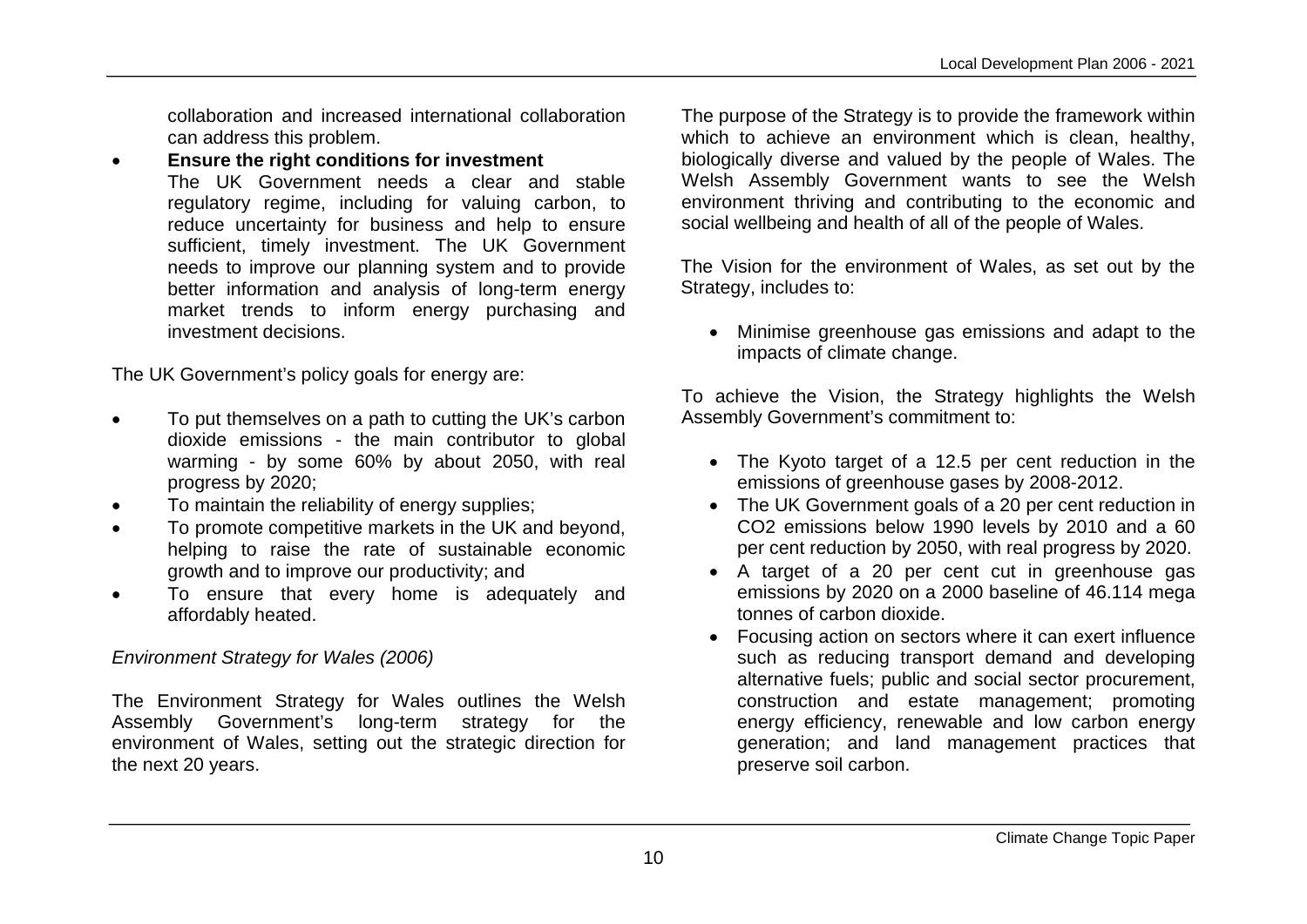Work with, and seek to influence, the UK Government and Europe, inorder to secure emission reductions in the areas that they hold policy responsibility for. Areas include: building regulations, energy policy, fiscal measures, emissions trading and air transport.

The Strategy also outlines that a climate change adaptation action plan will be developed to set out the actions that will be taken. The action plan will seek to address:

- The impact of increased flood risk on key assets like schools, hospitals, transport infrastructure, housing stock, businesses and industry and on land management;
- The impact of increased storminess, with a greater risk of property damage and land instability, on key assets like schools, hospitals, transport infrastructure, housing stock, businesses and industry and on land management
- The public health impact of warmer summers, including fatalities due to very high temperatures and increased air pollution;
- Possible increases in food poisoning, and possible risk of new diseases;
- The impact of thermal discomfort due to warmer summers in key assets like schools, hospitals, transport infrastructure, housing stock, businesses and industry;
- The impact of increased pressure on water resources at certain times of the year;
- The impact on biodiversity;
- The impact on agricultural and forestry practice;

 Opportunities, for example in developing and producing technology and services to deal with the impacts of climate change.

*Responding to Our Climate Change: Consultation on a climate change adaptation action plan for Wales (February 2007)*

The Adaptation Action Plan consultation is a follow-up to the Environment Strategy for Wales document. It identifies the action needed in response to the potential impact of climate change. It also highlights the principles which should be implemented to ensure the successful adaptation to any potential impacts.

They are as follows:

- A commitment to promote equality and address differential climate change impacts;
- The need for partnership working between different organisations and across geographic boundaries;
- A commitment to engaging the public in responding to climate change impacts;
- Clear communication across organisations and with the public;
- Holistic and integrated thinking is needed for effective adaptation;
- Short, medium and long term actions;
- The public sector will lead by example;
- Action taken to adapt to the impacts of climate change must not contribute to further emissions, worsening the climate impacts of the future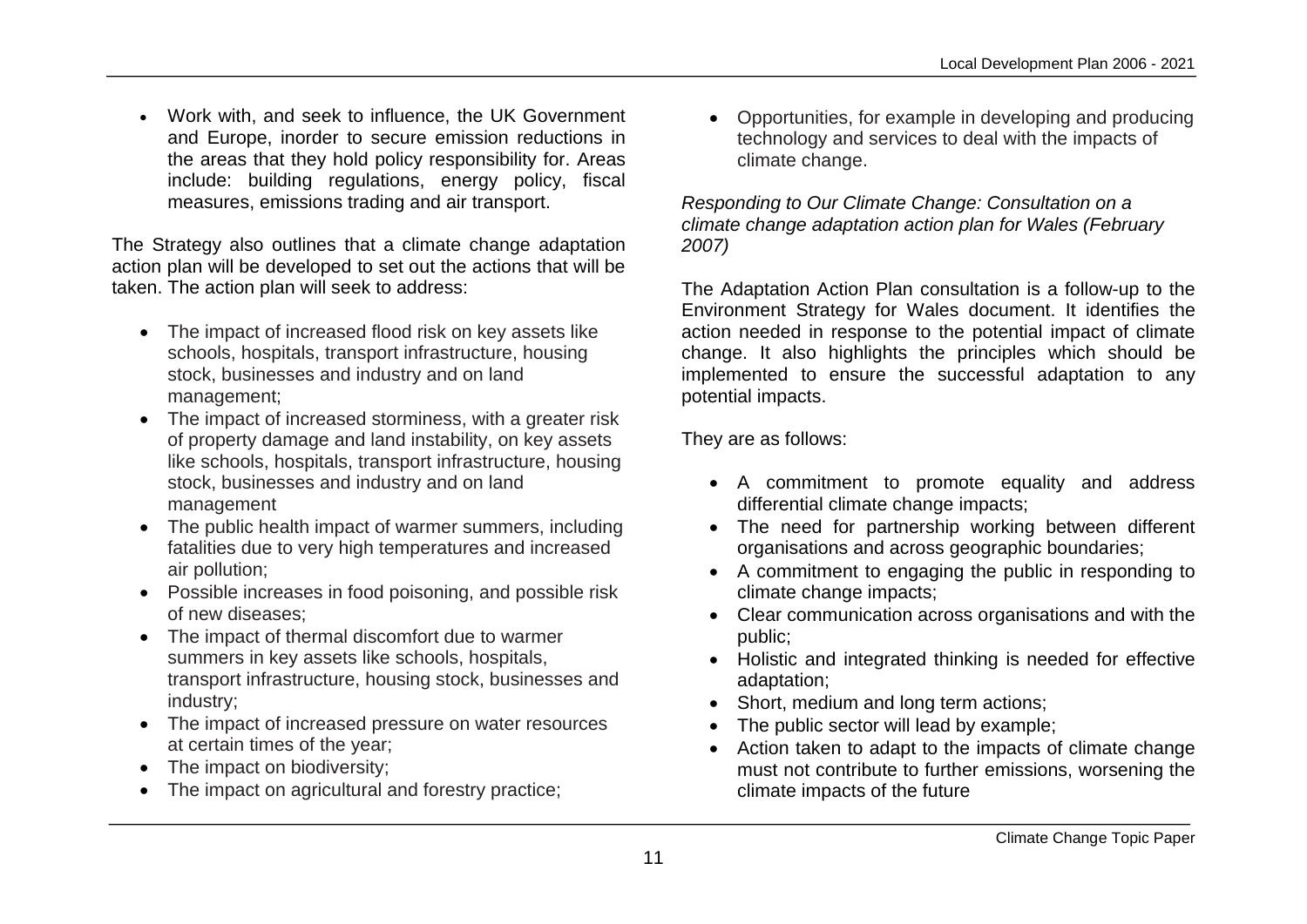- Action to adapt to climate change must be taken alongside action to further reduce emissions.
- Actions to address the impacts of climate change must be considered in a spatial context, taking into account the needs of both urban and rural communities;
- Action is needed at all levels, and key mechanisms for this consideration will include the Spatial Plan and Community Strategies.

#### *South East Wales - The Capital Network Area Interim Statement for the South East Wales Spatial Plan area (2007)*

The Area Interim Statements (AIS) provide progress updates for the spatial plan area based on what has been successfully agreed by partners to date. They also form the basis of the formal consultation on the Wales Spatial Plan Update which takes place every year.

In relation to climate change, the AIS for South East Wales upholds that new development should take account of the impact of climate change and ways to address the challenges it presents. This includes the use of opportunities to be served by local energy facilities, and local planning authorities should protect soil carbon whenever possible, support wider action on climate change, and mitigate flood risk.

#### *Wales Spatial Plan Update: Strategic Environmental Assessment (SEA) – Environmental Report (January 2008)*

The SEA of the Wales Spatial Plan Update sought to improve the environmental performance of the Plan by assessing whether the Spatial Plan Update was likely to result in any significant environmental effects (positive or negative). The Environmental Report documents the findings of the assessment on the Wales Spatial Plan Update.

The first stage of the SEA focused on the identification of the sustainability issues, both at a National and an Area level. The issues identified include climatic factors.

Key issues linked to climatic factors, as listed by the Environmental Report, include:

- Greenhouse gas emissions (which are relatively high in UK terms);
- Wales' high potential for renewable energy generation; and
- That new and existing developments need to adapt to the effects of climate change.

The list of broad SEA objectives that relate to the key issue of climatic factors, as listed by the Environmental Report, include:

 To reduce greenhouse gas emissions in both existing and new development and ensure that adequate measures are in place to adapt to climate change

The national framework for tackling the issue of climatic factors, as listed by the Environmental Report, identifies the following:

• That through the development of low carbon regions and the alignment of key settlements with public transport corridors; the encouragement of both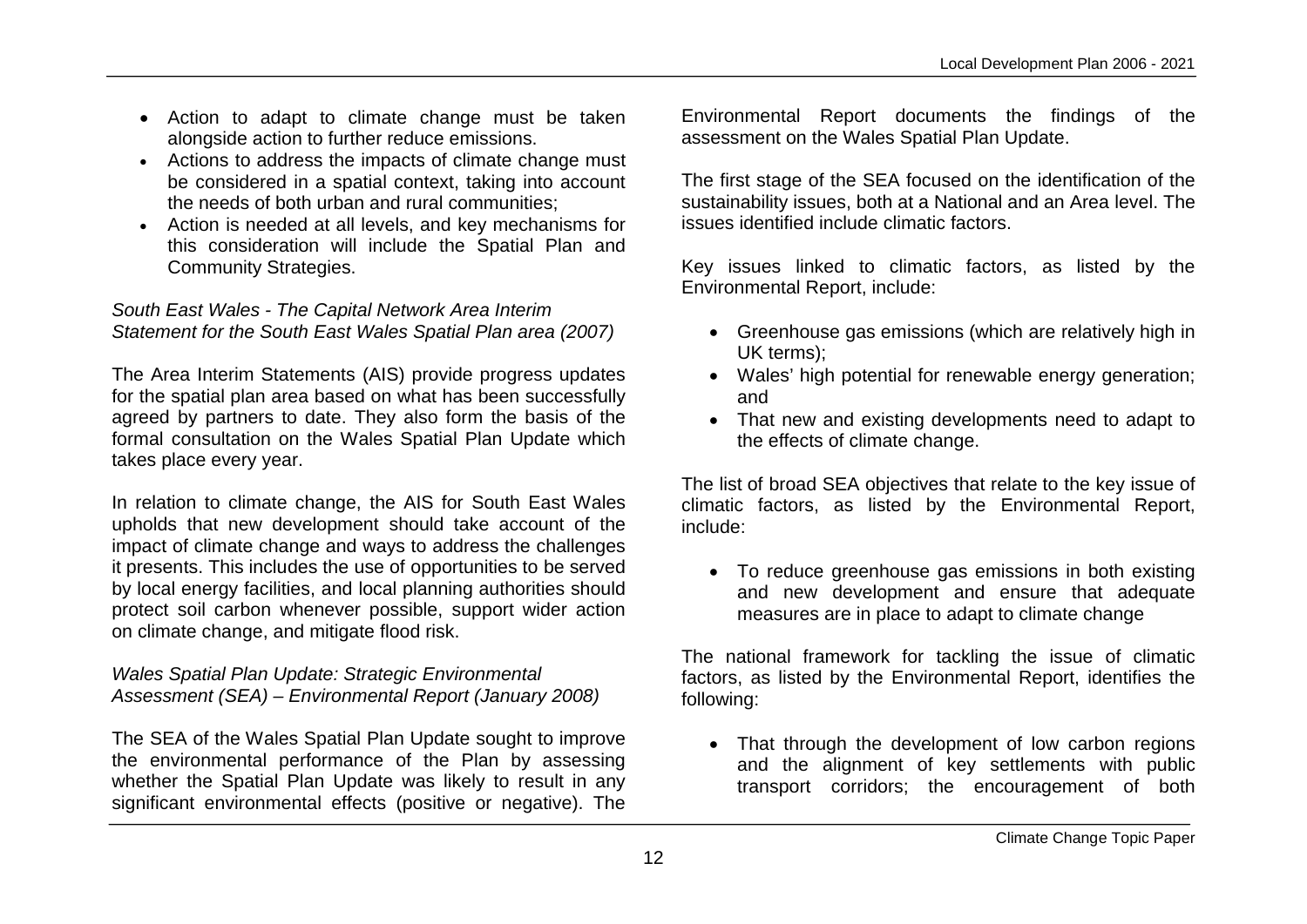greenhouse gas reduction and responses to adapt to climate change; and a collaborative working between The Welsh Assembly Government, Countryside Council for Wales, Environment Agency, Cadw and the Forestry Commission, should help ensure that landbased issues relating to climate change are managed effectively along with the promotion of a reduced carbon footprint for transport.

#### *Climate Change: The UK Programme 2006 (HM Government) (March 2006)*

The UK Climate Change Programme 2006 contains commitments to help achieve national goals of reducing carbon dioxide by 20 per cent below 1990 levels by 2010 and, in the long-term, reduce emissions by 60 per cent by 2050.

The UK Climate Change Programme 2006 sets out policies and priorities for the Government and Devolved Administrations to ensure that the UK continues to lead by example on climate change and starts to make the transition to a lower carbon economy.

The policies and priorities include a strong focus on:

- A stabilisation goal to frame future international action;
- Progress trough the UN Framework on Climate Change and the G8 Dialogue;
- A greater role for the European Union;
- Supporting microgeneration technologies, with the aim of encouraging manufacture at higher scale leading to lower costs;
- Supporting electricity from renewables and addressing the barriers to take-up;
- The climate change levy and associated climate change agreements to encourage businesses to improve the efficiency with which they use energy;
- Resource efficient farm management in order to reduce agriculture's contribution to greenhouse gas emissions; and
- The scope and feasibility of an emissions trading scheme for the agriculture and forestry sector.

#### *The Planning Response to Climate Change (Department for Communities and Local Government) (2004)*

The Planning Response to Climate Change provides an overview of the policy context and state of knowledge on the planning response to climate change.

The Planning Response to Climate Change identifies the UK Government and Devolved Administrations' *Climate Change: The UK Programme* as a wide-ranging programme designed to tackle climate change. It includes a domestic target to reduce the UK's carbon dioxide emissions, through domestic and international action, to 26 – 32 per cent below 1990 levels by 2020 and to at least 60 per cent by 2050.

# **3. LOCAL POLICY CONTEXT**

*A Better Life – Our Community Plan 2004 – 2014 (2004)*

A Better Life - Our Community Plan sets out a framework for creating a brighter future for everyone who lives and works in Rhondda Cynon Taff. The plan was developed through the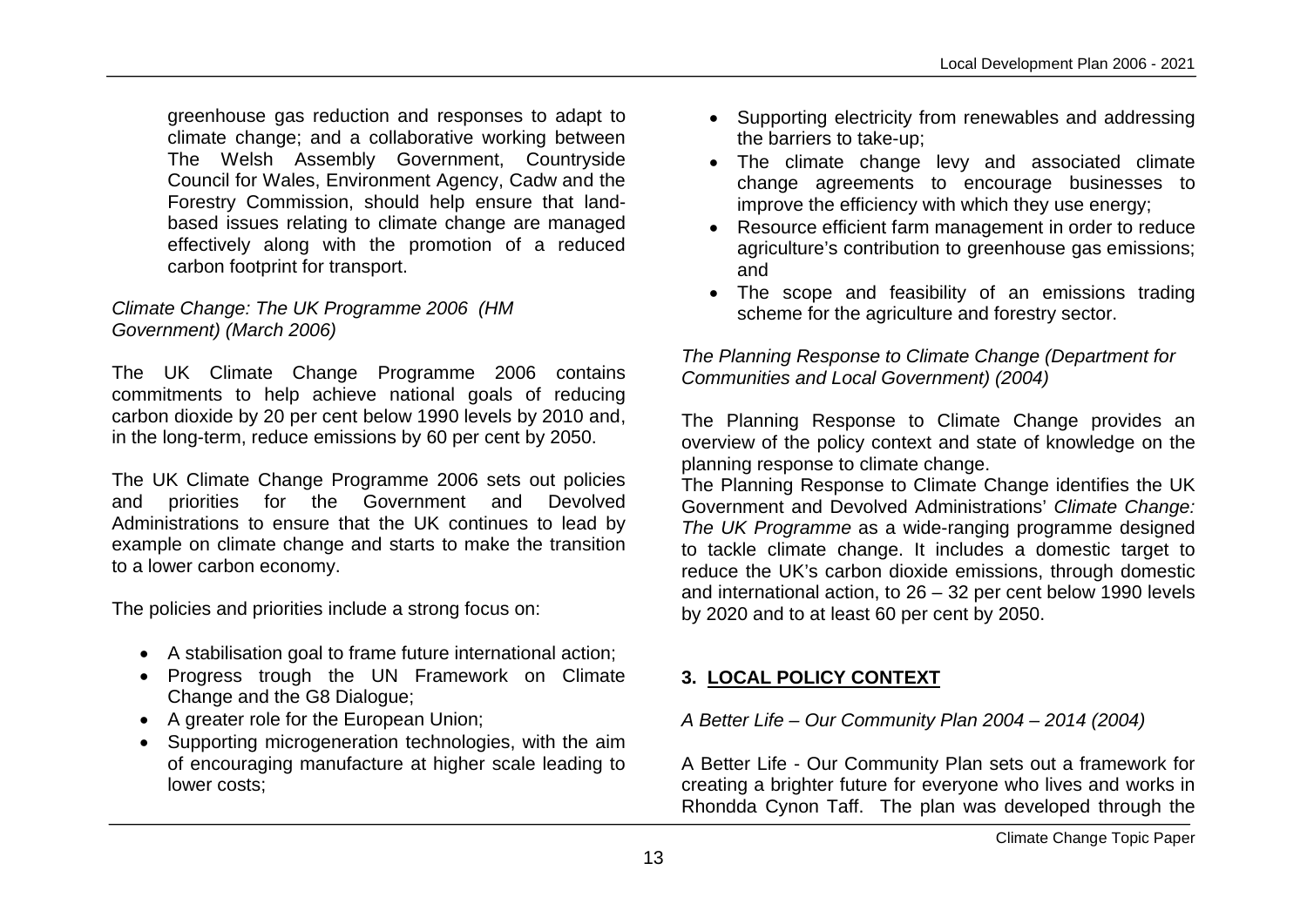Better Life Consortium, during 2003/2004. The Community Plan identifies 5 key themes under which are a series of local level aims. The key themes are**:**

- Safer Communities
- Our Living Space
- Our Health and Well Being
- Boosting Our Local Economy
- Learning for Growth

The key themes identified in the Community Plan have been developed into strategies for improving the quality of life in Rhondda Cynon Taf. Climate change is considered as part of the Environmental Improvement Strategy (Our Living Space).

The Environmental Improvement Strategy (2005) sets the following themes:

- Biodiversity and Rivers
- Waste
- A Cleaner, Safer Environment
- Local Environment
- The Built Environment
- Transport
- Energy, Resource Use and Climate Change

Of particular relevance to the topic area are two of the five priorities set out under the Energy, Resource Use and Climate Change theme.

The priorities seek to promote:

- Greater co-ordination of activities locally to reduce energy consumption, increase energy efficiency and investigate new sources of renewable energy; and
- Increase research aimed at improving the understanding of the energy big picture locally in terms of how much energy is used locally and by whom alongside a commitment by all partners on the Environmental Improvement Partnership to change and review their energy usage and address climate change as an issue of local importance.

*Draft Action for Nature 2008: The Local Biodiversity Action Plan for Rhondda Cynon Taf (January 2008)*

The Local Biodiversity Action Plan (LBAP) for Rhondda Cynon Taf 'Action for Nature' was first produced in 2000 by the LBAP Steering Group and contained hundreds of individual species and habitat actions, wrapped up in four main generic action themes.

The Steering Group has subsequently reviewed 'Action for Nature' and produced an updated version (2008) for public consultation.

The overall aim of the Rhondda Cynon Taf LBAP is "to conserve and enhance the biodiversity of Rhondda Cynon Taf".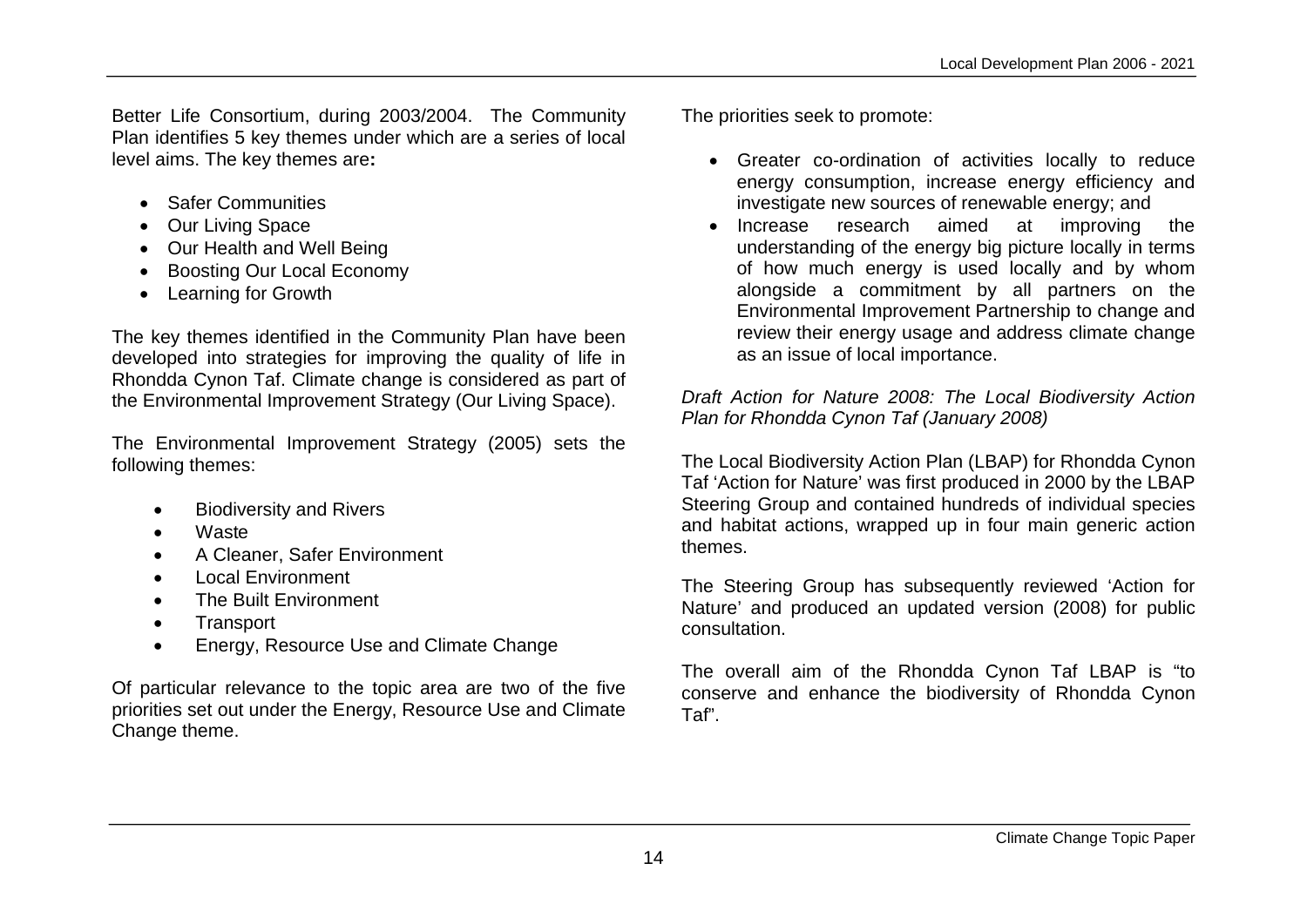The following objectives describe what is needed to achieve the overall aim:

- Translate UK Action Plans to the local level:
- Identify other locally important habitats and species, through local consultation;
- Identify key partners:
- Develop achievable actions;
- Monitor progress in achieving LBAP actions; and
- Monitor biodiversity in Rhondda Cynon Taf

The LBAP (2008) maintains that global climate change is being created, and that if biodiversity conservation is to be ultimately successful, it must be integrated into every day activities and be firmly based on sustainable practice and protocol. For instance, into pre-planning and dialogue so to avoid future conflict and delays.

#### **4. KEY ISSUES IN RHONDDA CYNON TAF**

The key issues to be addressed by the Rhondda Cynon Taf LDP have been identified by making an assessment of the following:

- The results of pre deposit consultation with key stakeholder;
- The results of the Sustainability Appraisal / Strategic Environmental Assessment Scoping Exercise; and
- A review of baseline social, economic and environmental information;

The issues identified through this process will inform directly the development of the spatial strategy for the LDP.

#### *Pre Deposit Consultation*

Climate change related issues identified are as follows:

• Protection of the environment

*Sustainability Appraisal / Strategic Environmental Assessment*

The Sustainability Appraisal / Strategic Environmental Assessment identified the following climate change related issues:

- There are 20 wind turbines in the Plan area. Part of the County Borough is encompassed by one of the proposed TAN 8 (Wales) Strategic Search Areas.
- The topography and water environment of Rhondda Cynon Taf means that large areas of the valley floors are prone to flooding, especially along river frontages where ribbon development has occurred.
- Poor access to facilities.
- 62% of people travel to work by car, ranking 19th out of 376 for England and Wales.

Key trends identified from the available baseline data linked to climate change are as follows:

- An increase in emissions per capita of CO2 as a result of car usage over other forms of transport;
- An increase in flooding in low-lying areas.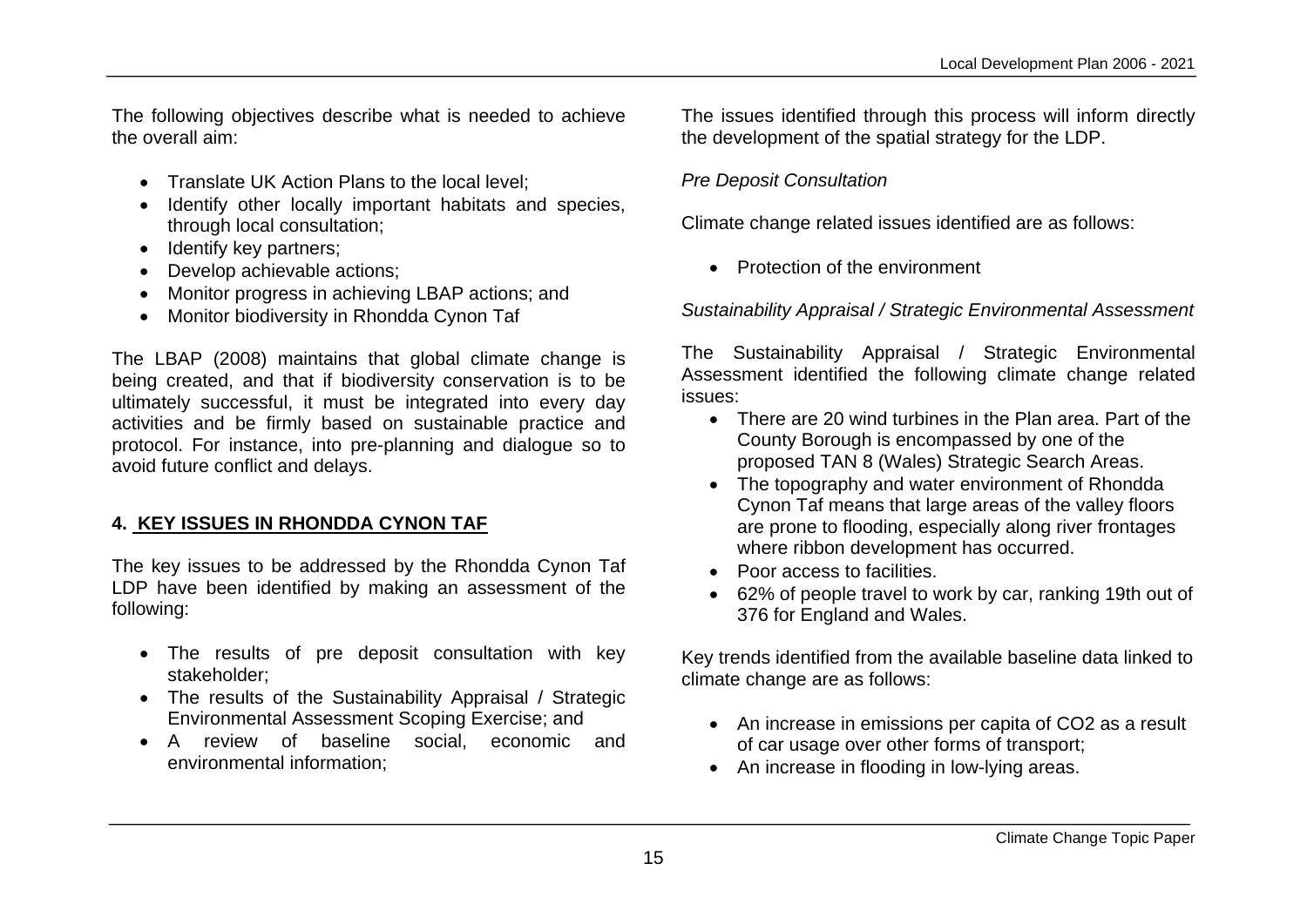# *Baseline Information*

Climate change related issues identified are as follows:

- Car ownership in Rhondda Cynon Taf has grown since 1991 from 60% to 68% in 2001 (Office for National Statistics);
- The dominant mode of transport for travelling in Rhondda Cynon Taf is the private car. When travelling to work for example, 74% of residents travel by car, 10% on foot and 8% use public transport (Office for National Statistics);
- The volume of motor vehicle traffic on the roads of Rhondda Cynon Taf increased by 13% between 1996 – 2004. This is in line with the growth in road traffic in Wales for the same period (Welsh Transport Statistics 2005).

# **5. PREFERRED STRATEGY**

The Preferred Strategy provides the following policy framework for the mitigation of climate change in Rhondda Cynon Taf.

Paragraph 4.2 of the Preferred Strategy (January 2007) lists 16 objectives for the LDP. The following objectives are the most relevant to the topic area:

• Provide an environment that encourages a healthy and safe lifestyle and promotes well being;

- Reduce the need to travel and promote more sustainable modes of transport;
- Provide for a sustainable economy;
- Protect and enhance the diversity and abundance of wildlife habitats and native species;
- Manage the effects of climate change; and
- Increase the supply of renewable energy and reduce energy consumption.

#### *Development Strategy*

Paragraphs 6.1 – 6.11 of the Preferred Strategy sets out a development strategy for Rhondda Cynon Taf. The strategy area is divided into two distinct parts: -

- Northern Strategy Area, and
- Southern Strategy Area

The Northern Strategy area comprises the key settlements of Tonypandy, Porth, Treorchy, Treherbert, Ferndale, Tylorstown, Mountain Ash and Hirwaun and the principal town of Aberdare. In this area the emphasis is on building sustainable communities and halting the process of depopulation and decline.

The Southern Strategy area includes the principal towns of Pontypridd and Llantrisant and key settlements of Tonyrefail and Llanharan. In the south of the County Borough the emphasis is on sustainable growth that benefits Rhondda Cynon Taf as a whole.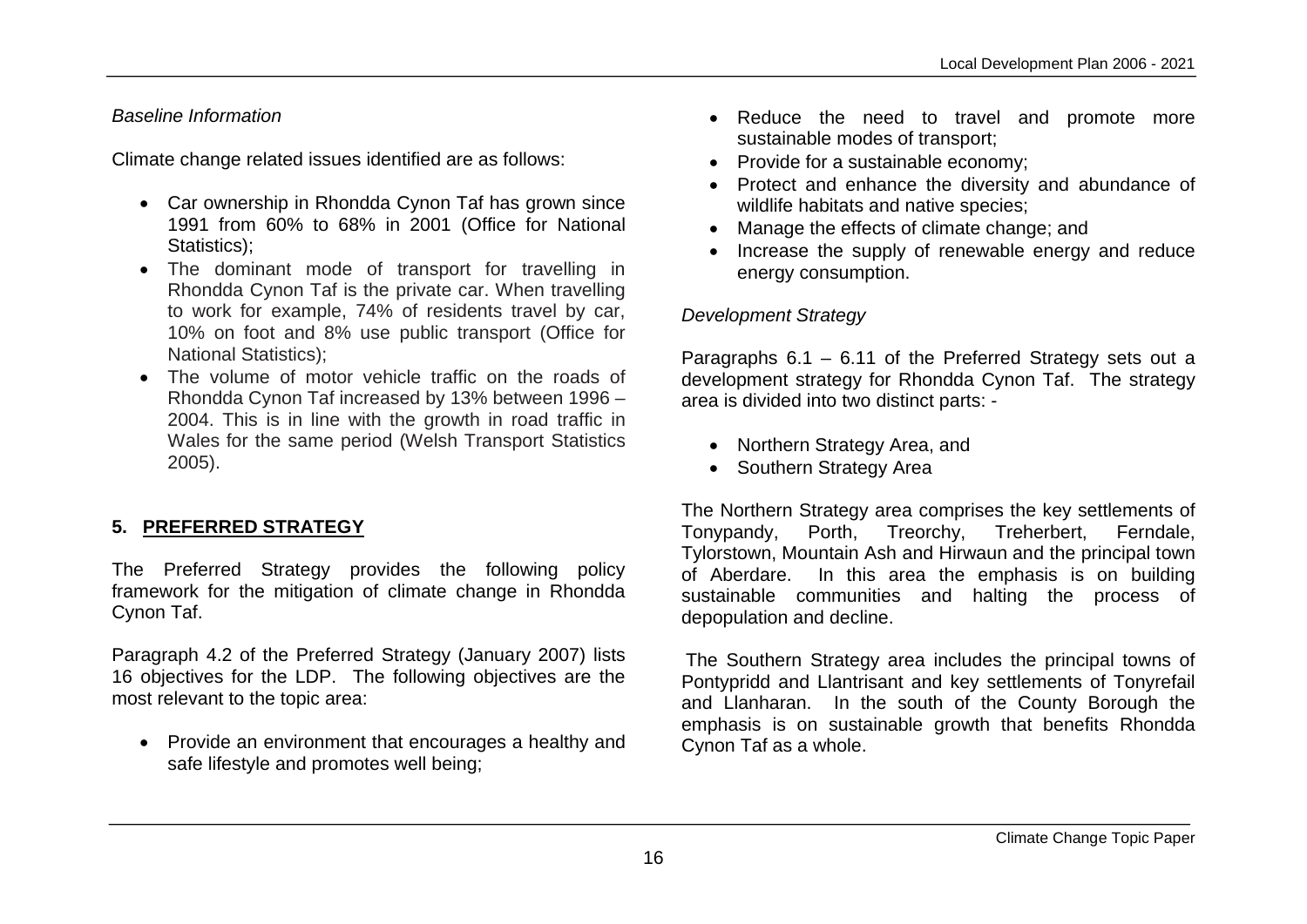The strategy recognises the important role that principal towns and key settlements play in providing services of both local and county importance. Where possible, development will be focused on the principal towns and key settlements of the County Borough in order to support and reinforce the important role of these centres play as places for social and economic activity.

# *Climate Change*

Paragraphs 6.22 – 6.23 of the Preferred Strategy provides a strategy for the protection of the environment. Climate change has the potential to have a negative impact on the environment of Rhondda Cynon Taf. As a result, it is important that the need for the protection of the environment of Rhondda Cynon Taf is highlighted. The paragraphs are as follows:

*"The natural environment of Rhondda Cynon Taf has seen considerable changes over the past 30 years. As the pressures put upon it by heavy industry have subsided*, *the visual and wildlife qualities that are unique to the area have been able to thrive and in some cases, return. However, the landscapes and biodiversity that exist within the northern strategy area and the undulating countryside of the valleys mouths and Vale fringe in the southern strategy area are still under continuous pressure from the large human population that lives there.*

*The Strategy will play a vital role in securing an appropriate balance between protection of the natural environment and historic heritage. In order to maintain and improve the local environment, the Strategy is based on providing a high level*  *of protection for important features as well as providing a basis for positive policies on issues such as design, conservation and amenity provision."*

# *Strategic Policy*

The strategic policy that is broadly linked to climate change is as follows:

# **SP 3 – Sustainable Development**

**The development and use of land throughout the County Borough will be determined on the basis of the area's housing, economic and social needs, protection and enhancement of the natural and built environment, environmental capacity, prudent use of resources, transportation and infrastructure considerations, mixture of uses, high standards of design, and minimising of energy consumption.**

# **Representations to the Preferred Strategy**

Representations made in respect of the climate change element of the Preferred Strategy fall broadly into 2 areas – representations in respect of Strategic Policy 3 – Sustainable Development and a generalised representation in relation to climate change.

Outlined below is a summary of the main representations submitted in respect of these areas Representation to Strategic Policy SP3 – Sustainable Development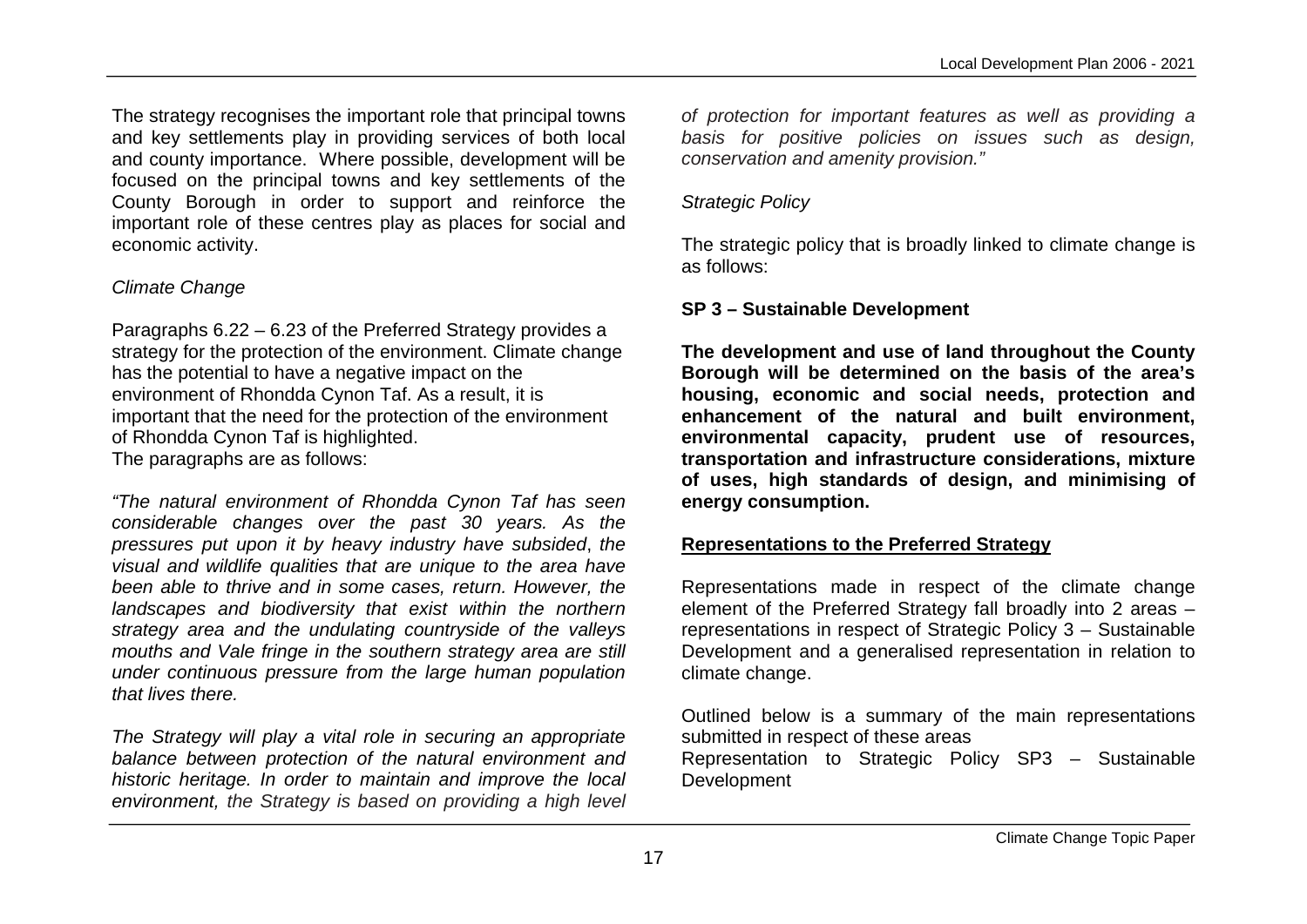Issue: Support is expressed for the strategic objective of policy SP3 .

Response: Support Welcomed.

*General representation in relation to climate change*

Issue: It is not clear as to what climate change specifically means for RCT and how it is being/intends to be addressed

Response: The issue of climate change is an essential element of the SA/SEA process. The LDP has, and will continue to be, subject to a vigorous SA/SEA Assessment. This process will ensure that the LDP has full regard to the issue of climate change.

In addition to the SA/SEA process, the Council has produced a topic paper which explains in detail the approach to be taken with regards to climate change in the emerging LDP and contains an additional draft strategic policy to specifically address the issue of climate change.

#### **6. DRAFT LDP POLICY**

Additional Strategic Policy for Climate Change

**SP 17 – Climate Change**

**Rhondda Cynon Taf will seek to address climate change and reduce energy demand by: -**

**A) Mitigating the causes of climate change through:**

- **i) Requiring development proposals to reduce their predicted c02 emissions by a minimum of 10%;**
- **ii) Implementing thw waste hierarchy**
- **iii) Supporting development proposals that encourage the reuse of existing buildings and brownfield sites**
- **iv) Promoting the provision of renewable energy generation from microgeneration equipment in new and existing development and refurbished development: and**
- **v) Supporting Development proposals that incorporate decentralised heating, cooling and power networks powered by renewable energy sources, or that connect to existing Combined Heat and Power or communal/district heating networks where the potential to convert to a renewable energy source has been examined and possible.**

**B) Adapting to direct and indirect impacts of climate change through:**

- **i) Requiring the integration of nature conservation into new developments, and for development proposals to minimise, monitor and mitigate against the impacts on soil carbon and on site surrounding biodiversity**
- **ii) Requiring flood risk assessments on development proposals in 1:100 year foodplains**
- **iii) Managing flood risk through incorporating measures in design and construction to reduce the effects of flooding, including sustainable**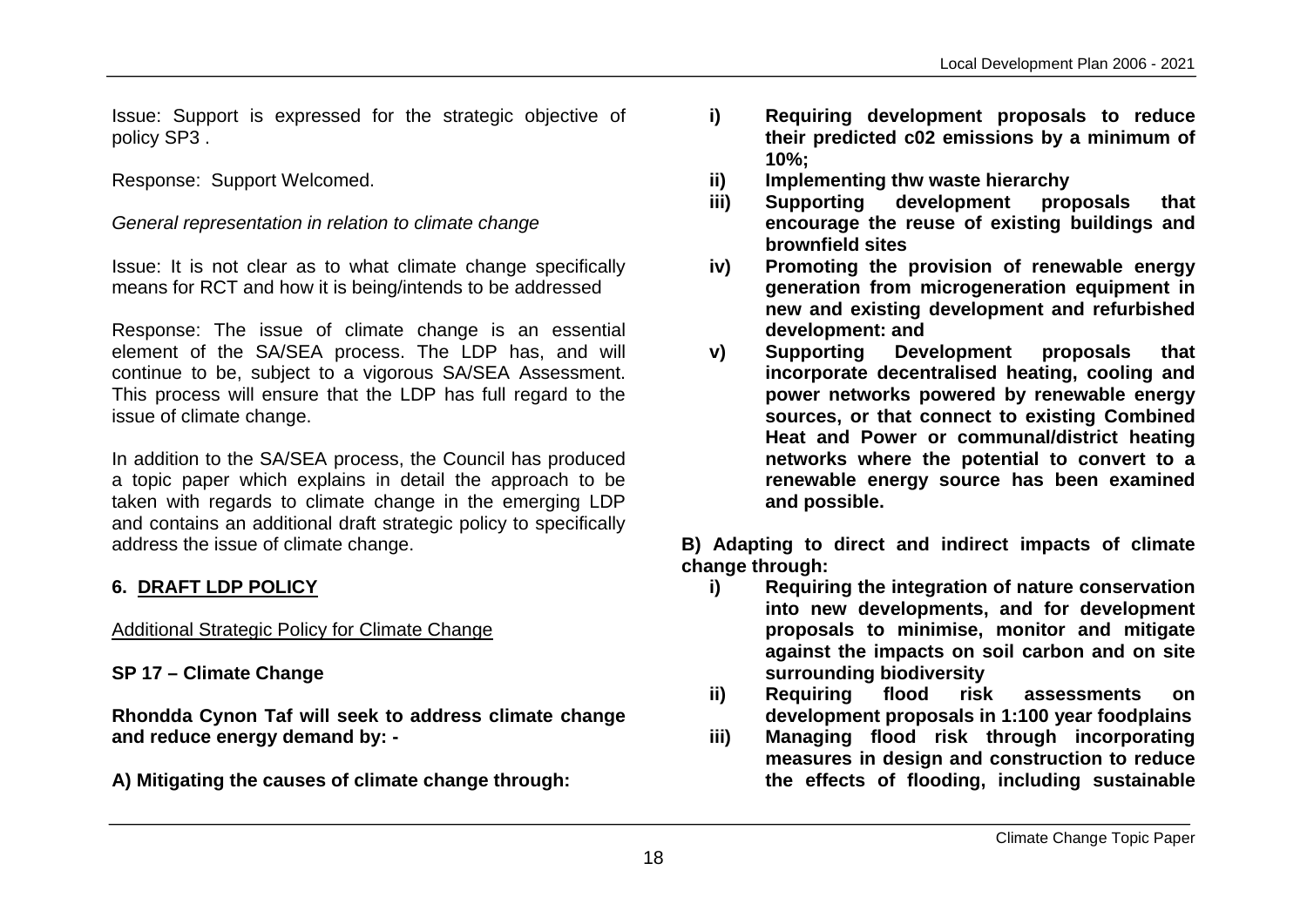**drainage systems (SUDS) and flood resilient design for infrastructure and property**

- **iv) Requiring new development to reduce the demand for drinkable quality water through recycling rainwater and grey water recycling; and**
- **v) Supporting climate responsive development including location, orientation, density, layout, built form, ensuring in-built flexibility for varying uses over the lifetime of the development, low carbon design and the reuse of existing buildings and brownfield sites.**

Evidence from the UK Climate Impact Programme (UKCIP) suggests that climate change is happening. The Intergovernmental Panel on Climate Change highlights that we are already experiencing the effects of climate change and if these changes deepen and intensify, there will be even more extreme impacts.

The UKCIP has produced sceanarios for changes in Wales over the period up to 2080. The potential impacts in Wales of the changes, as suggested by these sceanarios, include increased direct risks of:

- More extreme weather events including drier summers;
- Storminess and flash flooding leading to a greater risk of flooding and pressure on sewer systems;
- A risk of ice sheets melting and thermal expansion of the oceans, leading to rising sea-levels and the risk of coastal and river damage/erosion;
- Very high summer temperatures causing health problems;
- Permanent changes in the natural environment such as habitat and species loss, for example in upland and wetland areas;
- Summer water shortages and low stream flows (coupled with higher demand);
- Subsidence in prone areas; and
- Thermal discomfort in buildings and health problems in summer, including heat-related deaths linked to air pollution

Indirect impacts for Wales from the effect of climate change on other parts of the world include:

- Migration of people from vulnerable areas;
- Movement and loss of species and habitats; and
- Changes in food supplies and tourism.

The Earth's climate has undergone change over long periods of time and has caused ice ages or desertification. Previously, these changes were driven by long-term natural processes, such as sun spot activity, geological processes or the cycle of the Earth's orbit around the Sun.

The Welsh Assembly Government's 'Renewable Energy Route Map for Wales' sets out that the climate is changing much more quickly than ever before and the change in temperature mirrors the increase in atmospheric carbon due to human activity.

Carbon dioxide and other gases, collectively known as 'greenhouse gases', act as a partial blanket that increases the amount of heat from the sun that is trapped by the